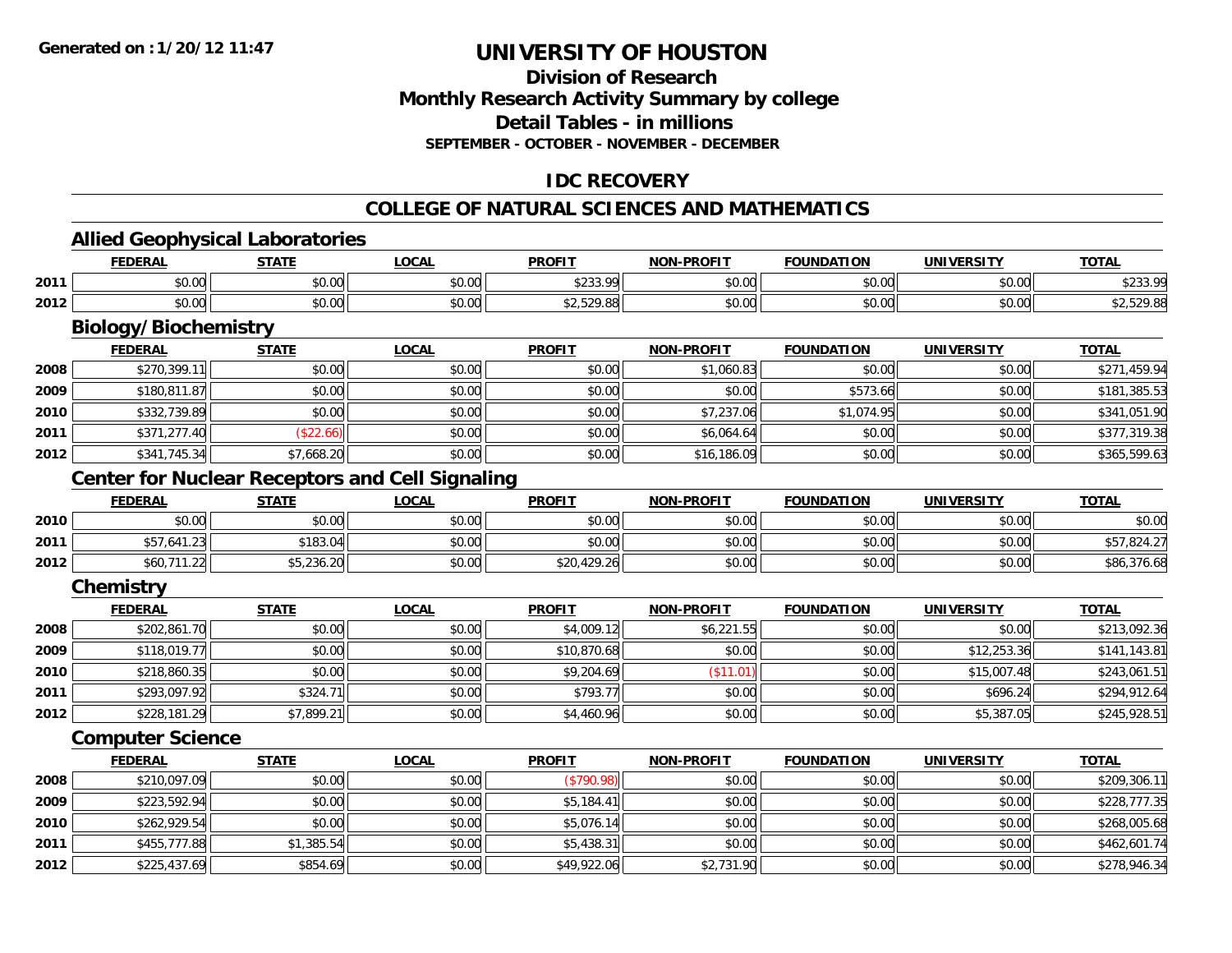## **Division of ResearchMonthly Research Activity Summary by college Detail Tables - in millionsSEPTEMBER - OCTOBER - NOVEMBER - DECEMBER**

## **IDC RECOVERY**

## **COLLEGE OF NATURAL SCIENCES AND MATHEMATICS**

## **Dean, Natural Sciences and Mathematics**

|      | <b>FEDERAL</b> | <b>STATE</b> | <b>LOCAL</b> | <b>PROFIT</b> | <b>NON-PROFIT</b> | <b>FOUNDATION</b> | <b>UNIVERSITY</b> | <b>TOTAL</b> |
|------|----------------|--------------|--------------|---------------|-------------------|-------------------|-------------------|--------------|
| 2008 | \$0.00         | \$0.00       | \$0.00       | \$0.00        | \$0.00            | \$0.00            | \$0.00            | \$0.00       |
| 2009 | \$0.00         | \$0.00       | \$0.00       | \$0.00        | \$0.00            | \$0.00            | \$0.00            | \$0.00       |
| 2010 | \$0.00         | \$0.00       | \$0.00       | \$0.00        | \$0.00            | \$0.00            | \$0.00            | \$0.00       |
| 2011 | \$0.00         | \$0.00       | \$0.00       | \$0.00        | \$0.00            | \$0.00            | \$0.00            | \$0.00       |
| 2012 | \$0.00         | \$0.00       | \$0.00       | \$0.00        | \$0.00            | \$0.00            | \$0.00            | \$0.00       |

#### **Geosciences**

|      | <b>FEDERAL</b> | <b>STATE</b> | <b>LOCAL</b> | <b>PROFIT</b> | <b>NON-PROFIT</b> | <b>FOUNDATION</b> | <b>UNIVERSITY</b> | <b>TOTAL</b> |
|------|----------------|--------------|--------------|---------------|-------------------|-------------------|-------------------|--------------|
| 2008 | \$105,772.62   | \$12.969.11  | \$0.00       | \$31,202.23   | \$8,842.73        | \$0.00            | \$1,780.68        | \$160,567.37 |
| 2009 | \$79,768.46    | \$6,962.42   | \$0.00       | \$72,259.17   | \$16,532.80       | \$0.00            | \$0.00            | \$175,522.85 |
| 2010 | \$63,294.29    | \$19,610.39  | \$0.00       | \$131,028.80  | \$23,387.57       | \$0.00            | \$0.00            | \$237,321.05 |
| 2011 | \$94,754.29    | \$23,211.57  | \$0.00       | \$112,918.28  | \$15,396.61       | \$0.00            | \$0.00            | \$246,280.75 |
| 2012 | \$162,002.88   | \$28,926.20  | \$0.00       | \$94,822.00   | \$12,997.87       | \$0.00            | \$0.00            | \$298,748.95 |

#### **Mathematics**

|      | <u>FEDERAL</u> | <b>STATE</b> | <b>LOCAL</b> | <b>PROFIT</b> | <b>NON-PROFIT</b> | <b>FOUNDATION</b> | <b>UNIVERSITY</b> | <b>TOTAL</b> |
|------|----------------|--------------|--------------|---------------|-------------------|-------------------|-------------------|--------------|
| 2008 | \$71,413.30    | \$3,115.81   | \$0.00       | \$2,140.34    | \$2,303.39        | \$0.00            | \$0.00            | \$78,972.85  |
| 2009 | \$61,200.38    | \$0.00       | \$0.00       | \$851.94      | \$0.00            | \$0.00            | \$0.00            | \$62,052.32  |
| 2010 | \$92,831.80    | \$0.00       | \$0.00       | \$0.00        | \$0.00            | \$0.00            | \$0.00            | \$92,831.80  |
| 2011 | \$73,074.04    | \$1,619.54   | \$0.00       | \$6,227.85    | \$8,134.59        | \$0.00            | \$0.00            | \$89,056.01  |
| 2012 | \$62,091.09    | \$5,042.67   | \$0.00       | \$15,326.09   | \$8,722.59        | (\$252.50)        | \$0.00            | \$90,929.94  |

#### **Physics**

|       | <b>FEDERAL</b> | <b>STATE</b> | <b>LOCAL</b> | <b>PROFIT</b> | <b>NON-PROFIT</b> | <b>FOUNDATION</b> | <b>UNIVERSITY</b> | <b>TOTAL</b>   |
|-------|----------------|--------------|--------------|---------------|-------------------|-------------------|-------------------|----------------|
| 2008  | \$129,041.71   | \$0.00       | \$0.00       | \$47,675.49   | \$1,319.87        | \$0.00            | \$0.00            | \$178,037.07   |
| 2009  | \$61,161.28    | \$0.00       | \$0.00       | \$43,279.05   | \$1,703.89        | \$0.00            | \$0.00            | \$106,144.22   |
| 2010  | \$107,904.38   | \$0.00       | \$0.00       | \$28,133.13   | \$4,243.60        | \$0.00            | \$0.00            | \$140,281.10   |
| 2011  | \$173,798.39   | \$0.00       | \$0.00       | \$66,610.87   | \$0.96            | \$0.00            | \$0.00            | \$240,410.22   |
| 2012  | \$236,132.96   | \$0.00       | \$0.00       | (\$19,966.07) | \$394.22          | \$0.00            | \$0.00            | \$216,561.11   |
| Total | \$5,628,424.11 | \$124,986.64 | \$0.00       | \$749,871.44  | \$143,471.74      | \$1,396.11        | \$35,124.81       | \$6,683,274.85 |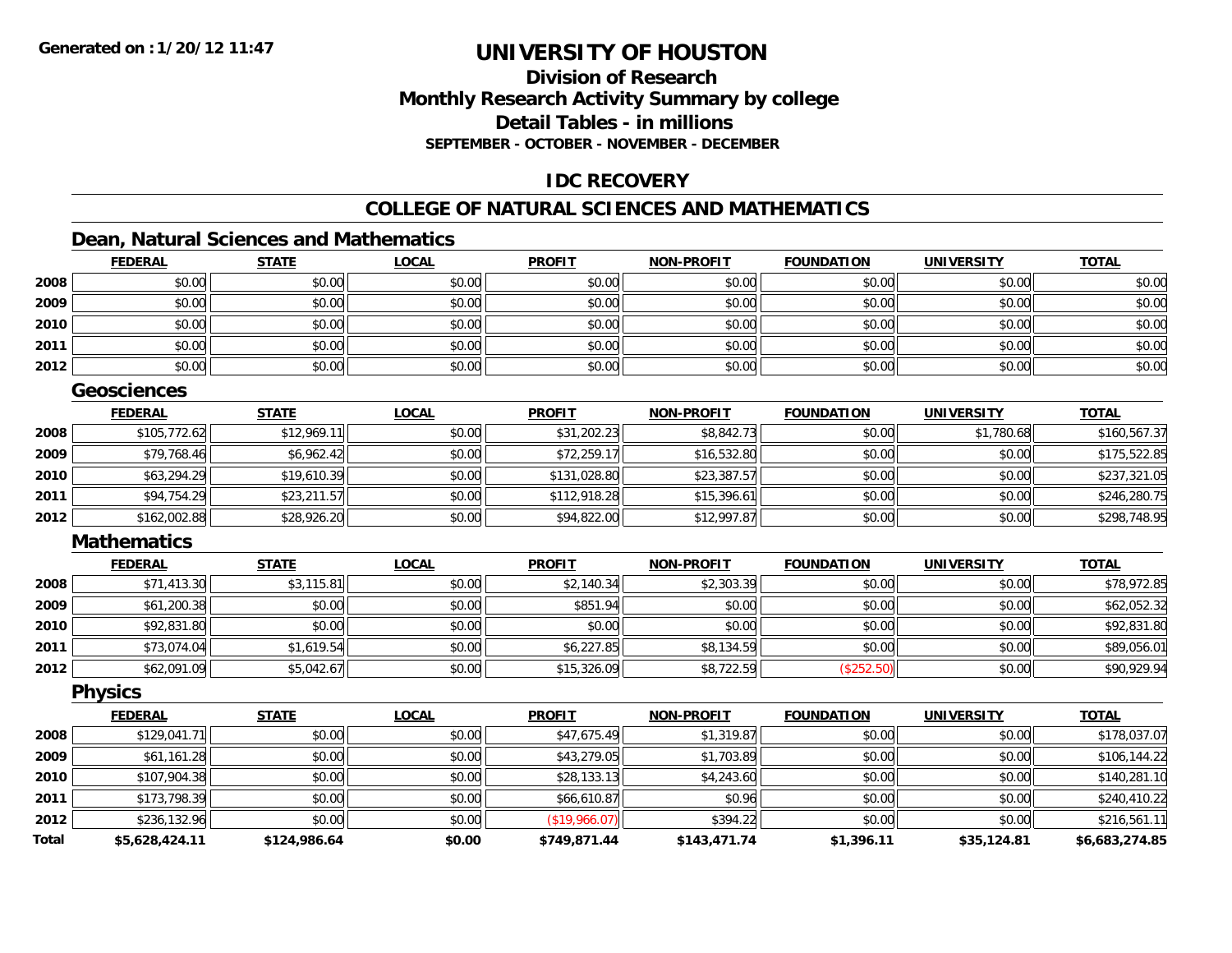## **Division of ResearchMonthly Research Activity Summary by college Detail Tables - in millions SEPTEMBER - OCTOBER - NOVEMBER - DECEMBER**

#### **IDC RECOVERY**

#### **COLLEGE OF OPTOMETRY**

## **Optometry, Community**

|       | ---            |              |              |               |                   |                   |                   |                |
|-------|----------------|--------------|--------------|---------------|-------------------|-------------------|-------------------|----------------|
|       | <b>FEDERAL</b> | <b>STATE</b> | <b>LOCAL</b> | <b>PROFIT</b> | <b>NON-PROFIT</b> | <b>FOUNDATION</b> | <b>UNIVERSITY</b> | <b>TOTAL</b>   |
| 2008  | \$350,203.06   | \$0.00       | \$0.00       | \$23,398.37   | \$24.54           | \$0.00            | \$20,648.65       | \$394,274.62   |
| 2009  | \$182,399.39   | \$0.00       | \$0.00       | \$11,229.27   | \$0.00            | \$0.00            | \$16.940.75       | \$210,569.41   |
| 2010  | \$383,750.52   | \$1,421.14   | \$0.00       | \$21,281.83   | \$0.00            | \$0.00            | \$15,781.02       | \$422,234.51   |
| 2011  | \$285,994.12   | \$0.00       | \$0.00       | \$15,928.22   | \$0.00            | \$0.00            | \$13,177.04       | \$315,099.38   |
| 2012  | \$314,059.85   | \$0.00       | \$0.00       | \$28,569.53   | \$0.00            | \$0.00            | \$27,364.29       | \$369,993.67   |
| Total | \$1,516,406.95 | \$1,421.14   | \$0.00       | \$100,407.22  | \$24.54           | \$0.00            | \$93,911.75       | \$1,712,171.60 |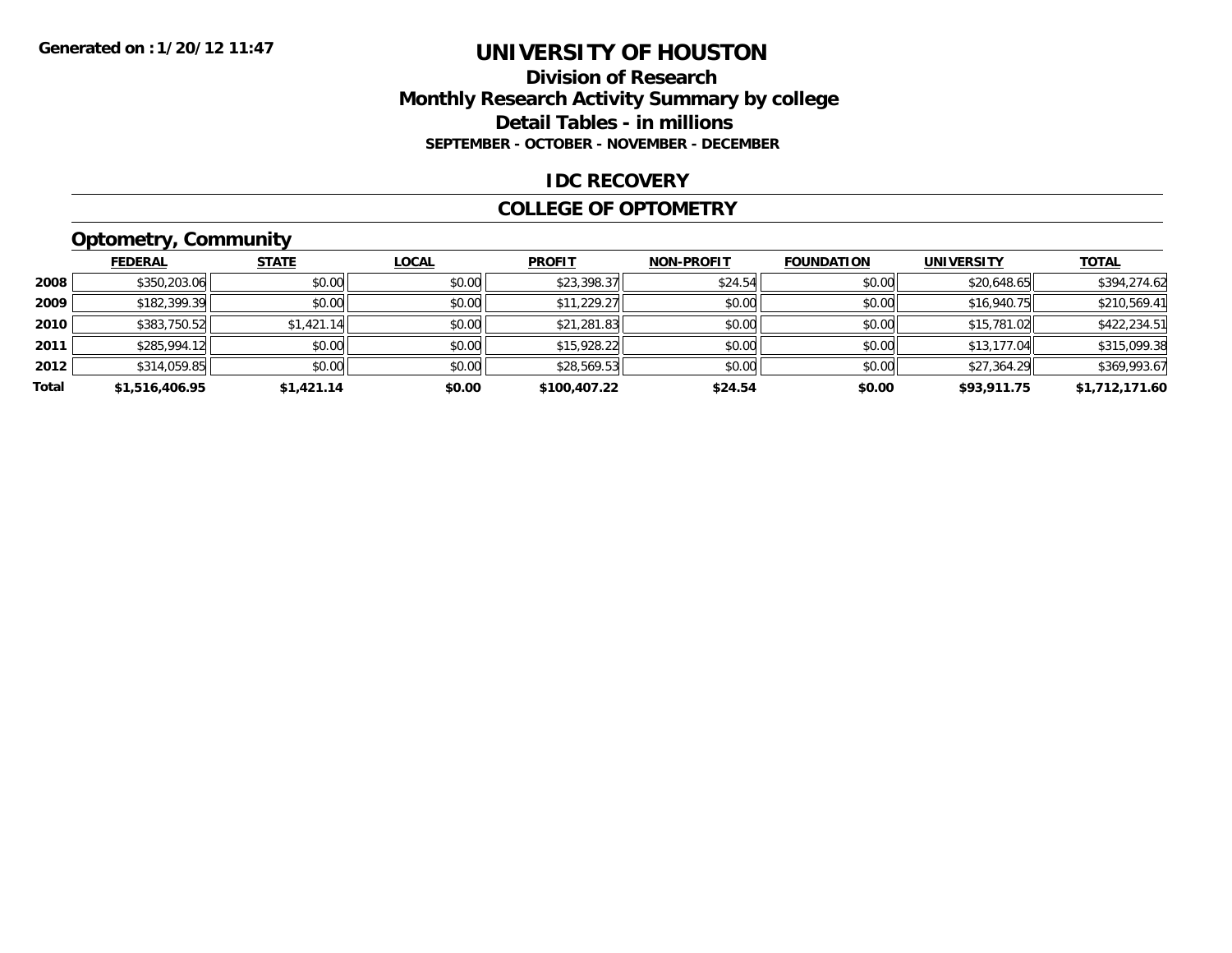## **Division of ResearchMonthly Research Activity Summary by college Detail Tables - in millions SEPTEMBER - OCTOBER - NOVEMBER - DECEMBER**

## **IDC RECOVERY**

#### **COLLEGE OF PHARMACY**

## **Clinical Sciences and Administration**

|      | <b>FEDERAL</b> | <b>STATE</b> | <b>LOCAL</b> | <b>PROFIT</b> | <b>NON-PROFIT</b> | <b>FOUNDATION</b> | <b>UNIVERSITY</b> | <b>TOTAL</b> |
|------|----------------|--------------|--------------|---------------|-------------------|-------------------|-------------------|--------------|
| 2008 | \$8,582.44     | \$0.00       | \$0.00       | \$16,870.09   | \$0.00            | \$274.69          | \$0.00            | \$25,727.22  |
| 2009 | \$11,764.58    | \$0.00       | \$0.00       | \$27,374.14   | \$0.00            | \$105.38          | \$0.00            | \$39,244.10  |
| 2010 | \$12,185.44    | \$0.00       | \$0.00       | \$24,520.42   | \$4,983.52        | \$0.00            | \$209.08          | \$41,898.46  |
| 2011 | \$26,623.27    | \$0.00       | \$0.00       | \$21,307.66   | \$7,081.97        | \$0.00            | \$4.97            | \$55,017.87  |
| 2012 | \$18,730.02    | \$0.00       | \$0.00       | \$16,076.72   | \$11.27           | \$0.00            | \$0.00            | \$34,795.47  |

## **Pharmacological and Pharmaceutical Sciences**

|       | <b>FEDERAL</b> | <b>STATE</b> | <b>LOCAL</b> | <b>PROFIT</b> | <b>NON-PROFIT</b> | <b>FOUNDATION</b> | <b>UNIVERSITY</b> | <b>TOTAL</b>   |
|-------|----------------|--------------|--------------|---------------|-------------------|-------------------|-------------------|----------------|
| 2008  | \$195,218.24   | \$0.00       | \$0.00       | \$6,474.65    | \$2,107.46        | \$0.00            | \$0.00            | \$203,800.35   |
| 2009  | \$131,928.37   | \$0.00       | \$0.00       | \$4,350.05    | \$2,114.81        | \$0.00            | \$0.00            | \$138,393.23   |
| 2010  | \$234,467.17   | \$0.00       | \$0.00       | \$2,380.16    | \$3,466.35        | \$690.72          | \$0.00            | \$241,004.40   |
| 2011  | \$251,714.95   | \$0.00       | \$0.00       | \$0.00        | \$6,052.44        | \$0.00            | \$0.00            | \$257,767.39   |
| 2012  | \$160,360.07   | \$0.00       | \$0.00       | \$0.00        | \$3,843.38        | \$141.76          | \$0.00            | \$164,345.21   |
| Total | \$1,051,574.55 | \$0.00       | \$0.00       | \$119,353.89  | \$29,638.66       | \$1,212.55        | \$214.05          | \$1,201,993.71 |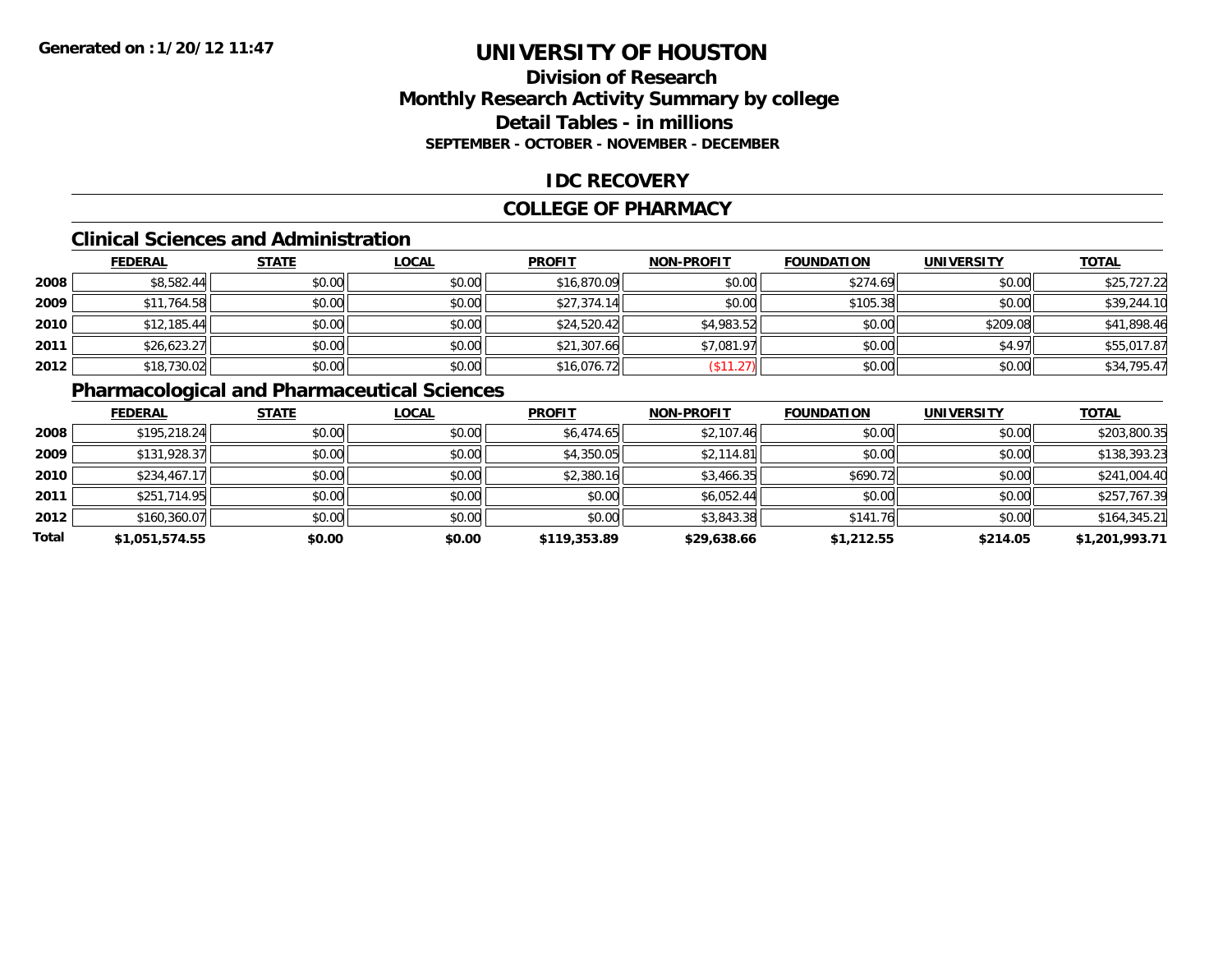## **Division of ResearchMonthly Research Activity Summary by college Detail Tables - in millionsSEPTEMBER - OCTOBER - NOVEMBER - DECEMBER**

## **IDC RECOVERY**

#### **COLLEGE OF TECHNOLOGY**

## **Center for Technology Literacy**

|      |                | <b>Center for Technology Literacy</b> |              |               |                   |                   |                   |              |
|------|----------------|---------------------------------------|--------------|---------------|-------------------|-------------------|-------------------|--------------|
|      | <b>FEDERAL</b> | <b>STATE</b>                          | <b>LOCAL</b> | <b>PROFIT</b> | <b>NON-PROFIT</b> | <b>FOUNDATION</b> | <b>UNIVERSITY</b> | <b>TOTAL</b> |
| 2010 | \$92.93        | \$0.00                                | \$0.00       | \$0.00        | \$0.00            | \$0.00            | \$0.00            | \$92.93      |
| 2011 | \$57,079.81    | \$0.00                                | \$0.00       | \$0.00        | \$0.00            | \$0.00            | \$0.00            | \$57,079.81  |
| 2012 | \$72,820.55    | \$0.00                                | \$0.00       | \$0.00        | \$0.00            | \$0.00            | \$0.00            | \$72,820.55  |

## **Dean, Technology**

|      | <b>FEDERAL</b> | <b>STATE</b> | <u>LOCAL</u> | <b>PROFIT</b> | <b>NON-PROFIT</b> | <b>FOUNDATION</b> | <b>UNIVERSITY</b> | <b>TOTAL</b> |
|------|----------------|--------------|--------------|---------------|-------------------|-------------------|-------------------|--------------|
| 2008 | \$21,300.36    | \$0.00       | \$0.00       | \$0.00        | \$0.00            | \$0.00            | \$0.00            | \$21,300.36  |
| 2009 | \$41,767.42    | \$0.00       | \$0.00       | \$0.00        | \$0.00            | \$0.00            | \$0.00            | \$41,767.42  |
| 2010 | \$14,786.36    | \$0.00       | \$0.00       | \$0.00        | \$0.00            | \$0.00            | \$0.00            | \$14,786.36  |
| 2011 | \$6,858.32     | \$0.00       | \$0.00       | \$0.00        | \$0.00            | \$0.00            | \$0.00            | \$6,858.32   |
| 2012 | \$9,041.34     | \$0.00       | \$0.00       | \$0.00        | \$0.00            | \$0.00            | \$0.00            | \$9,041.34   |

### **Engineering Technology**

|      | <b>FEDERAL</b> | <b>STATE</b> | <u>LOCAL</u> | <b>PROFIT</b> | <b>NON-PROFIT</b> | <b>FOUNDATION</b> | <b>UNIVERSITY</b> | <b>TOTAL</b> |
|------|----------------|--------------|--------------|---------------|-------------------|-------------------|-------------------|--------------|
| 2008 | \$92,169.65    | \$0.00       | \$0.00       | \$429.72      | \$0.00            | \$0.00            | \$0.00            | \$92,599.37  |
| 2009 | \$13,492.16    | \$0.00       | \$0.00       | \$0.00        | \$2,236.41        | \$0.00            | \$1,970.27        | \$17,698.84  |
| 2010 | \$20,738.53    | \$0.00       | \$0.00       | \$360.36      | \$0.00            | \$11,626.38       | \$38.22           | \$32,763.49  |
| 2011 | \$18,753.09    | \$0.00       | \$0.00       | \$0.00        | \$0.00            | \$8,442.58        | \$0.00            | \$27,195.67  |
| 2012 | \$36,599.62    | \$0.00       | \$0.00       | \$2,667.76    | \$0.00            | \$0.00            | \$0.00            | \$39,267.38  |

### **Human Development and Consumer Science**

|      | <u>FEDERAL</u> | <b>STATE</b> | <b>LOCAL</b> | <b>PROFIT</b> | <b>NON-PROFIT</b> | <b>FOUNDATION</b> | <b>UNIVERSITY</b> | <b>TOTAL</b> |
|------|----------------|--------------|--------------|---------------|-------------------|-------------------|-------------------|--------------|
| 2008 | \$2,314.01     | \$1,046.93   | \$0.00       | \$54.05       | \$0.00            | \$0.00            | \$0.00            | \$3,414.99   |
| 2009 | \$4,222.19     | \$0.00       | \$0.00       | \$350.61      | \$0.00            | \$0.00            | \$0.00            | \$4,572.80   |
| 2010 | \$684.77       | \$0.00       | \$0.00       | \$415.56      | \$0.00            | \$0.00            | \$0.00            | \$1,100.33   |
| 2011 | \$213.79       | \$0.00       | \$0.00       | \$124.93      | \$0.00            | \$0.00            | \$0.00            | \$338.72     |
| 2012 | \$127.81       | \$0.00       | \$0.00       | \$0.00        | \$0.00            | \$0.00            | \$0.00            | \$127.81     |

## **Information & Logistics Technology**

|      | <b>FEDERAL</b> | <b>STATE</b> | <u>LOCAL</u> | <b>PROFIT</b> | <b>NON-PROFIT</b> | <b>FOUNDATION</b> | <b>UNIVERSITY</b> | <b>TOTAL</b> |
|------|----------------|--------------|--------------|---------------|-------------------|-------------------|-------------------|--------------|
| 2008 | \$4,529.21     | \$0.00       | \$0.00       | \$0.00        | \$0.00            | \$0.00            | \$0.00            | \$4,529.21   |
| 2009 | \$4,074.14     | \$0.00       | \$0.00       | \$0.00        | \$0.00            | \$0.00            | \$0.00            | \$4,074.14   |
| 2010 | \$1,978.67     | \$0.00       | \$0.00       | \$0.00        | \$0.00            | \$0.00            | \$0.00            | \$1,978.67   |
| 2011 |                | \$0.00       | \$0.00       | \$0.00        | \$0.00            | \$0.00            | \$0.00            |              |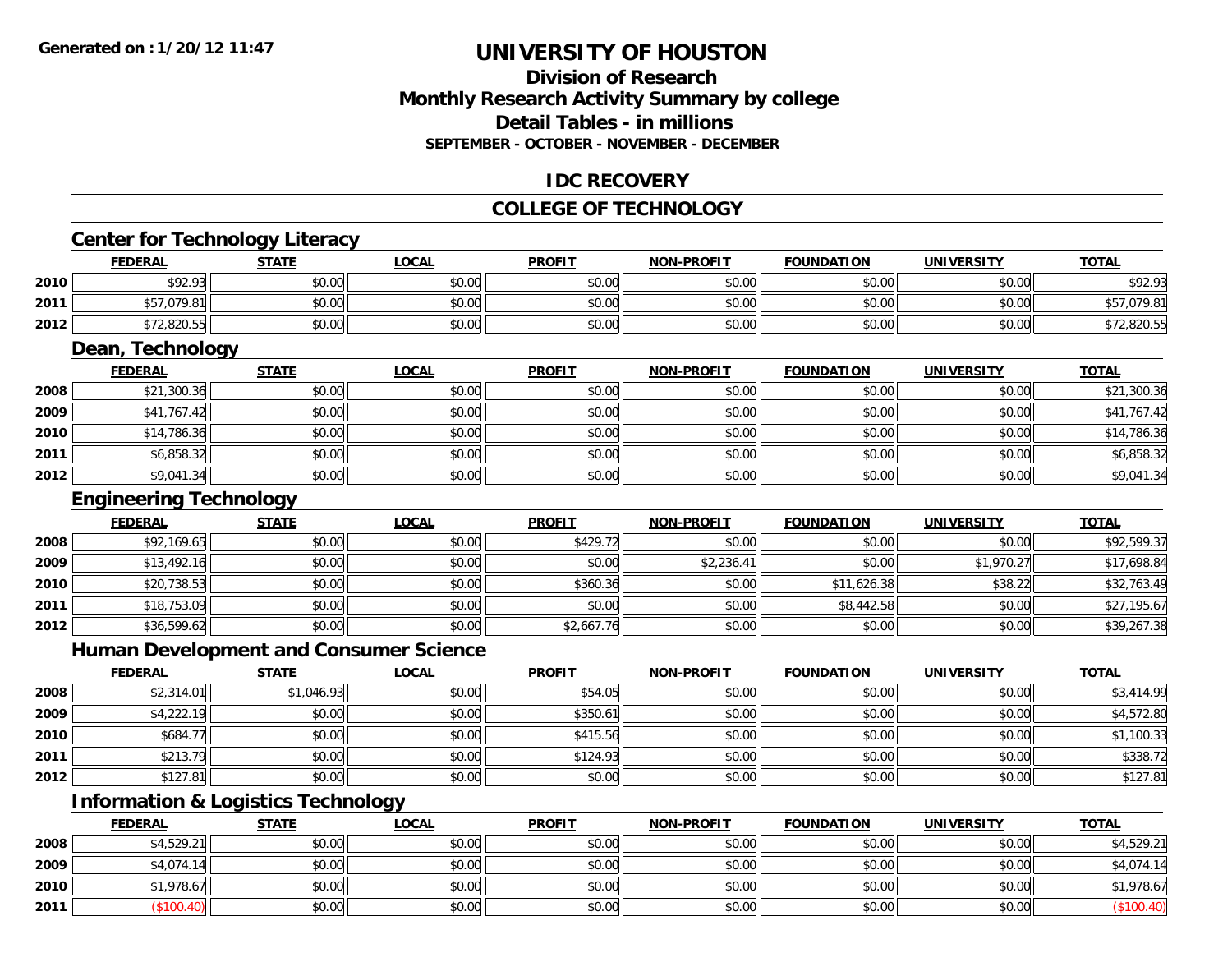## **Division of ResearchMonthly Research Activity Summary by college Detail Tables - in millions SEPTEMBER - OCTOBER - NOVEMBER - DECEMBER**

## **IDC RECOVERY**

#### **COLLEGE OF TECHNOLOGY**

## **Information & Logistics Technology**

|       | <b>FEDERAL</b>                               | <b>STATE</b> | <b>LOCAL</b> | <b>PROFIT</b> | <b>NON-PROFIT</b> | <b>FOUNDATION</b> | <b>UNIVERSITY</b> | <b>TOTAL</b> |
|-------|----------------------------------------------|--------------|--------------|---------------|-------------------|-------------------|-------------------|--------------|
| 2012  | \$6,629.41                                   | \$0.00       | \$0.00       | \$0.00        | \$0.00            | \$0.00            | \$0.00            | \$6,629.41   |
|       | <b>Texas Manufacturing Assistance Center</b> |              |              |               |                   |                   |                   |              |
|       | <b>FEDERAL</b>                               | <b>STATE</b> | <b>LOCAL</b> | <b>PROFIT</b> | <b>NON-PROFIT</b> | <b>FOUNDATION</b> | <b>UNIVERSITY</b> | <b>TOTAL</b> |
| 2009  | \$0.00                                       | \$0.00       | \$0.00       | \$0.00        | \$0.00            | \$0.00            | \$0.00            | \$0.00       |
| 2010  | \$0.00                                       | \$0.00       | \$0.00       | \$0.00        | \$0.00            | \$0.00            | \$0.00            | \$0.00       |
| 2011  | \$0.00                                       | \$0.00       | \$0.00       | \$0.00        | \$0.00            | \$0.00            | \$0.00            | \$0.00       |
| Total | \$430,173.72                                 | \$1,046.93   | \$0.00       | \$4,402.99    | \$2,236.41        | \$20,068.96       | \$2,008.49        | \$459,937.50 |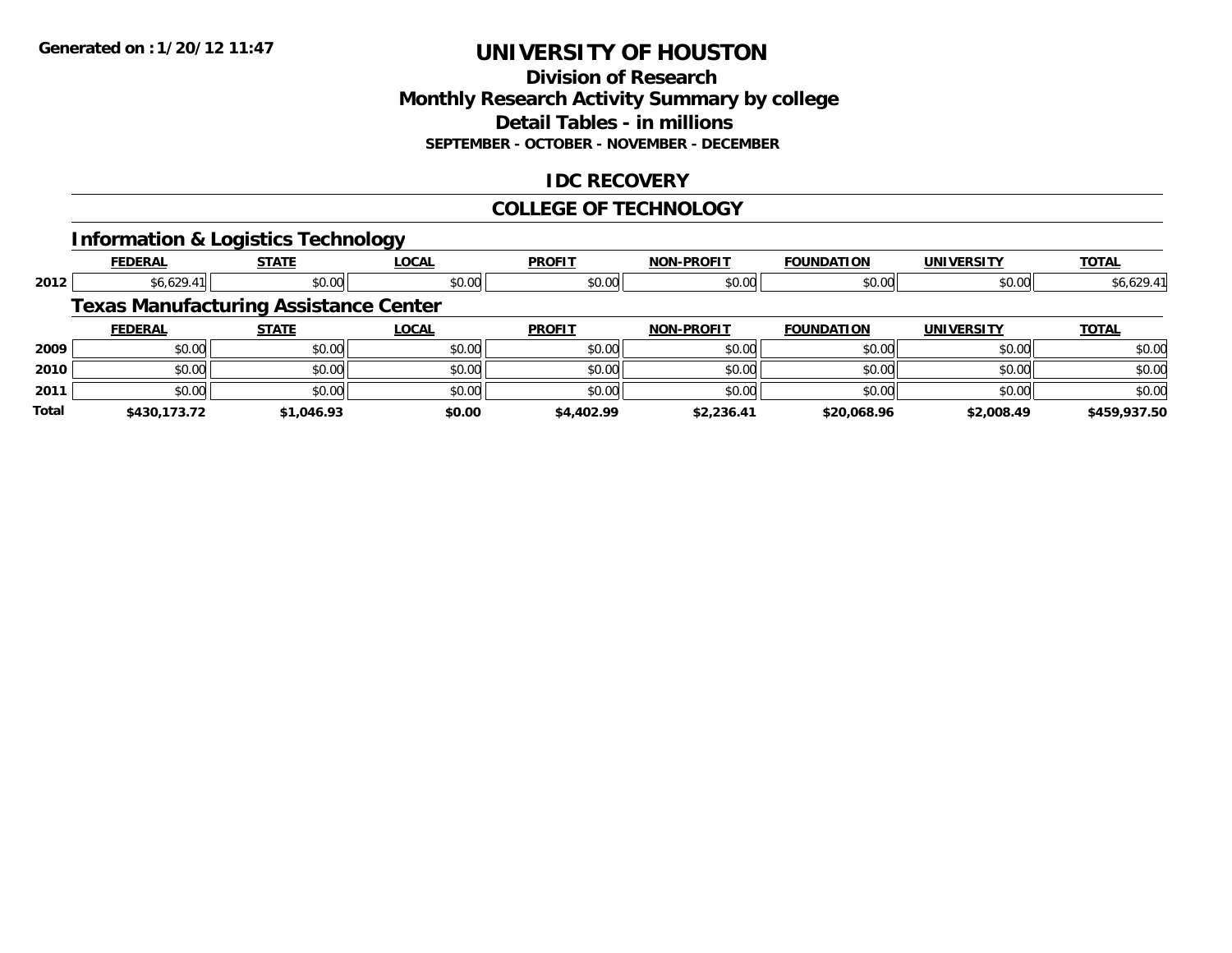## **Division of ResearchMonthly Research Activity Summary by college Detail Tables - in millionsSEPTEMBER - OCTOBER - NOVEMBER - DECEMBER**

### **IDC RECOVERY**

### **CULLEN COLLEGE OF ENGINEERING**

## **Biomedical Engineering**

|      | <b>FEDERAL</b> | <b>STATE</b> | <b>LOCAL</b> | <b>PROFIT</b> | <b>NON-PROFIT</b> | <b>FOUNDATION</b> | <b>UNIVERSITY</b> | <b>TOTAL</b> |
|------|----------------|--------------|--------------|---------------|-------------------|-------------------|-------------------|--------------|
| 2008 | \$12,858.85    | \$0.00       | \$0.00       | \$0.00        | \$0.00            | \$2,698.73        | \$0.00            | \$15,557.58  |
| 2009 | \$9,005.38     | \$0.00       | \$0.00       | \$0.00        | \$0.00            | \$544.78          | \$0.00            | \$9,550.16   |
| 2010 | \$23,798.04    | \$0.00       | \$0.00       | \$0.00        | \$0.00            | \$0.00            | \$0.00            | \$23,798.04  |
| 2011 | \$25,764.05    | \$0.00       | \$0.00       | \$0.00        | \$0.00            | \$0.00            | \$0.00            | \$25,764.05  |
| 2012 | \$38,541.87    | \$0.00       | \$0.00       | \$0.00        | \$0.00            | \$0.00            | \$0.00            | \$38,541.87  |

## **Chemical Engineering**

|      | <b>FEDERAL</b> | <b>STATE</b>   | <b>LOCAL</b>  | <b>PROFIT</b> | <b>NON-PROFIT</b> | <b>FOUNDATION</b> | <b>UNIVERSITY</b> | <b>TOTAL</b>    |
|------|----------------|----------------|---------------|---------------|-------------------|-------------------|-------------------|-----------------|
| 2008 | \$148,563.59   | \$8,385.30     | (\$17,009.63) | \$30,583.34   | \$0.00            | \$90.00           | \$0.00            | \$170,612.60    |
| 2009 | \$133,207.48   | \$57,486.89    | \$870.60      | \$50,709.45   | \$0.00            | \$217.65          | \$0.00            | \$242,492.07    |
| 2010 | \$129,114.64   | (\$87, 247.85) | \$296.19      | \$30,861.48   | \$0.00            | \$0.00            | \$22,536.69       | \$95,561.15     |
| 2011 | \$230,814.25   | (\$431,553.41) | \$0.00        | \$59,963.36   | \$0.00            | (\$219.31)        | \$15,832.77       | (\$125, 162.35) |
| 2012 | \$288,599.77   | \$1,332.90     | \$0.00        | \$102,906.85  | \$0.00            | \$0.00            | \$0.02            | \$392,839.54    |

## **Civil Engineering**

|      | <b>FEDERAL</b> | <b>STATE</b> | <u>LOCAL</u> | <b>PROFIT</b> | <b>NON-PROFIT</b> | <b>FOUNDATION</b> | <b>UNIVERSITY</b> | <b>TOTAL</b> |
|------|----------------|--------------|--------------|---------------|-------------------|-------------------|-------------------|--------------|
| 2008 | \$67,338.13    | \$6,979.32   | \$3,588.59   | \$5,623.12    | \$1,543.13        | \$0.00            | \$0.00            | \$85,072.29  |
| 2009 | \$91,446.03    | \$4,019.00   | \$819.60     | \$226.46      | \$2,587.46        | \$0.00            | \$0.00            | \$99,098.55  |
| 2010 | \$45,686.68    | \$8,257.82   | \$9,559.01   | \$11,275.47   | \$8,520.33        | \$0.00            | \$0.00            | \$83,299.31  |
| 2011 | \$102,155.06   | \$8,667.96   | \$0.00       | \$23,188.62   | \$8,448.44        | \$0.00            | \$5,306.62        | \$147,766.70 |
| 2012 | \$81,060.01    | \$7,438.78   | \$19,664.84  | \$8,164.89    | \$4,120.55        | \$0.00            | \$0.00            | \$120,449.07 |

## **Composites Engineering and Applications Center**

|      | <b>FEDERAL</b>          | <b>STATI</b>                                                  | LOCAI                  | <b>PROFIT</b> | <b>I-PROFIT</b><br>NON- | ΊΟΝ<br>FOI INDA'                     | UNIVERSITY     | <b>TOTAL</b>  |
|------|-------------------------|---------------------------------------------------------------|------------------------|---------------|-------------------------|--------------------------------------|----------------|---------------|
| 2011 | 0000<br>ט.טי            | $\uparrow$ $\uparrow$ $\uparrow$ $\uparrow$ $\uparrow$<br>ט.ט | $\sim$ $\sim$<br>vv.vv | 0.00<br>JU.UU | 0 <sup>n</sup><br>vu.vu | $\sim$ $\sim$ $\sim$ $\sim$<br>10.00 | 0.00<br>∕∪.∪∪  | 0000<br>DU.UU |
| 2012 | 0 <sub>0</sub><br>pu.uu | $\sim$<br>ט.ט                                                 | 0000<br>JU.UU          | 0.00<br>JU.UU | 0000<br>ง∪.∪บ           | $+ - - -$<br>ww.                     | ልስ ባህ<br>DU.UG | \$0.00        |

#### **Dean, Engineering**

|      | <b>FEDERAL</b>               | <b>STATE</b> | <u>LOCAL</u>           | <b>PROFIT</b> | <b>NON-PROFIT</b> | <b>FOUNDATION</b> | <b>UNIVERSITY</b> | <b>TOTAL</b> |
|------|------------------------------|--------------|------------------------|---------------|-------------------|-------------------|-------------------|--------------|
| 2010 | <b>¢1 250 00</b><br>,,,,,,,, | \$0.00       | $n \cap \neg$<br>DU.U¢ | \$0.00        | \$0.00            | \$0.00            | \$0.00            | ,359.98      |
| 2011 | 1.70010<br>1.788.62          | \$0.00       | \$0.00                 | \$0.00        | \$0.00            | \$0.00            | \$0.00            | .788.62      |
| 2012 | $1.450.12$ <sup>1</sup>      | \$0.00       | \$0.00                 | \$0.00        | \$0.00            | \$0.00            | \$0.00            | . 400.       |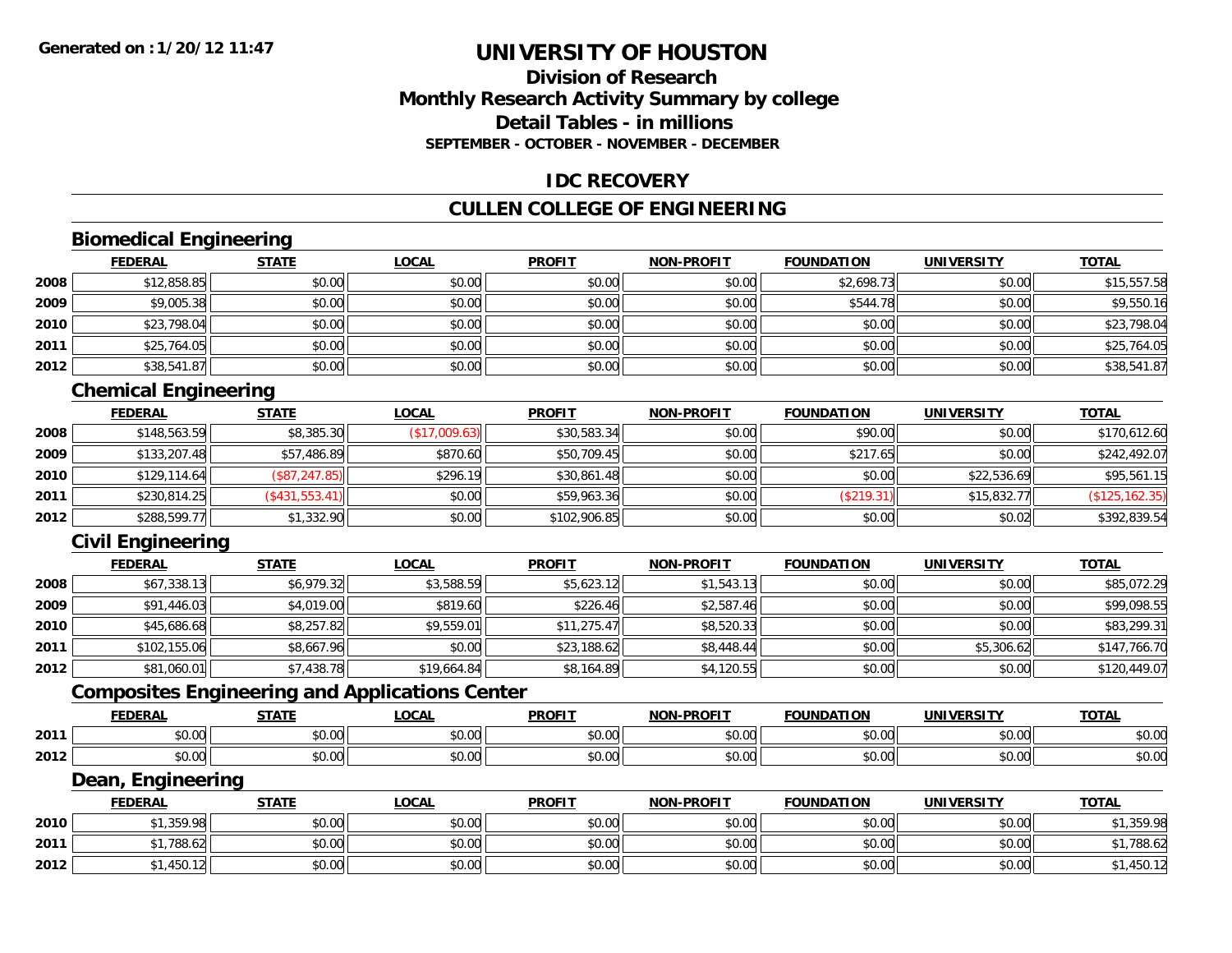## **Division of ResearchMonthly Research Activity Summary by college Detail Tables - in millionsSEPTEMBER - OCTOBER - NOVEMBER - DECEMBER**

## **IDC RECOVERY**

## **CULLEN COLLEGE OF ENGINEERING**

## **Electrical & Computer Engineering**

|      | <b>FEDERAL</b> | <b>STATE</b> | <b>LOCAL</b> | <b>PROFIT</b> | <b>NON-PROFIT</b> | <b>FOUNDATION</b> | <b>UNIVERSITY</b> | <b>TOTAL</b> |
|------|----------------|--------------|--------------|---------------|-------------------|-------------------|-------------------|--------------|
| 2008 | \$192,346.38   | \$10,981.60  | \$0.00       | \$7,043.16    | \$949.83          | \$0.00            | \$0.00            | \$211,320.97 |
| 2009 | \$123,680.63   | \$7,754.13   | \$0.00       | \$13,345.57   | \$10,765.33       | \$0.00            | \$4,597.29        | \$160,142.95 |
| 2010 | \$97,771.76    | \$4,768.94   | \$0.00       | \$31,211.99   | \$4,448.37        | \$0.00            | \$89.18           | \$138,290.24 |
| 2011 | \$207,685.24   | \$13,668.40  | \$0.00       | \$20,568.46   | \$2,995.39        | \$0.00            | \$1,708.26        | \$246,625.75 |
| 2012 | \$242,904.52   | \$557.33     | \$0.00       | \$29,078.14   | \$1,595.42        | (S16, 163.66)     | \$0.21            | \$257,971.95 |

## **Industrial Engineering**

|      | <b>FEDERAL</b> | <b>STATE</b> | <u>LOCAL</u> | <b>PROFIT</b> | <b>NON-PROFIT</b> | <b>FOUNDATION</b> | <b>UNIVERSITY</b> | <b>TOTAL</b> |
|------|----------------|--------------|--------------|---------------|-------------------|-------------------|-------------------|--------------|
| 2008 | \$455.31       | \$0.00       | \$0.00       | \$0.00        | \$0.00            | \$0.00            | \$0.00            | \$455.31     |
| 2009 | \$9,211.62     | \$0.00       | \$0.00       | \$0.00        | \$0.00            | \$0.00            | \$0.00            | \$9,211.62   |
| 2010 | \$7,158.74     | \$0.00       | \$0.00       | \$0.00        | \$0.00            | \$0.00            | \$0.00            | \$7,158.74   |
| 2011 | \$9,074.58     | \$1,103.44   | \$5,921.13   | \$0.00        | \$0.00            | \$0.00            | \$0.00            | \$16,099.15  |
| 2012 | \$10,608.81    | \$0.00       | \$7,272.03   | \$0.00        | \$0.00            | \$0.00            | \$0.00            | \$17,880.84  |

## **Mechanical Engineering**

|      | <u>FEDERAL</u> | <b>STATE</b> | <b>LOCAL</b> | <b>PROFIT</b> | <b>NON-PROFIT</b> | <b>FOUNDATION</b> | <b>UNIVERSITY</b> | <b>TOTAL</b> |
|------|----------------|--------------|--------------|---------------|-------------------|-------------------|-------------------|--------------|
| 2008 | \$59,556.11    | \$0.00       | \$0.00       | \$36,671.64   | \$0.00            | \$0.00            | \$0.00            | \$96,227.75  |
| 2009 | \$103,631.04   | \$0.00       | \$0.00       | \$36,630.14   | \$5,658.28        | \$0.00            | \$0.00            | \$145,919.46 |
| 2010 | \$177,518.08   | \$0.00       | \$0.00       | \$32,738.60   | \$20,099.86       | \$0.00            | \$0.00            | \$230,356.54 |
| 2011 | \$252,953.53   | \$0.00       | \$0.00       | \$79,416.45   | \$6,811.73        | \$887.97          | \$0.00            | \$340,069.68 |
| 2012 | \$194,160.22   | \$0.00       | \$0.00       | \$37,888.63   | \$8,035.03        | \$13,270.31       | \$0.00            | \$253,354.20 |

## **National Wind Energy Center**

|       | <b>FEDERAL</b> | <b>STATE</b>   | <u>LOCAL</u> | <b>PROFIT</b> | <b>NON-PROFIT</b> | <b>FOUNDATION</b> | <b>UNIVERSITY</b> | <b>TOTAL</b>   |
|-------|----------------|----------------|--------------|---------------|-------------------|-------------------|-------------------|----------------|
| 2011  | \$0.00         | \$0.00         | \$0.00       | \$0.00        | \$0.00            | \$0.00            | \$0.00            | \$0.00         |
| 2012  | \$0.00         | \$0.00         | \$0.00       | \$0.00        | \$0.00            | \$0.00            | \$0.00            | \$0.00         |
| Total | \$3,121,269.09 | (\$377,399.45) | \$30,982.36  | \$648,095.82  | \$86,579.15       | \$1,326.47        | \$50,071.04       | \$3,560,924.49 |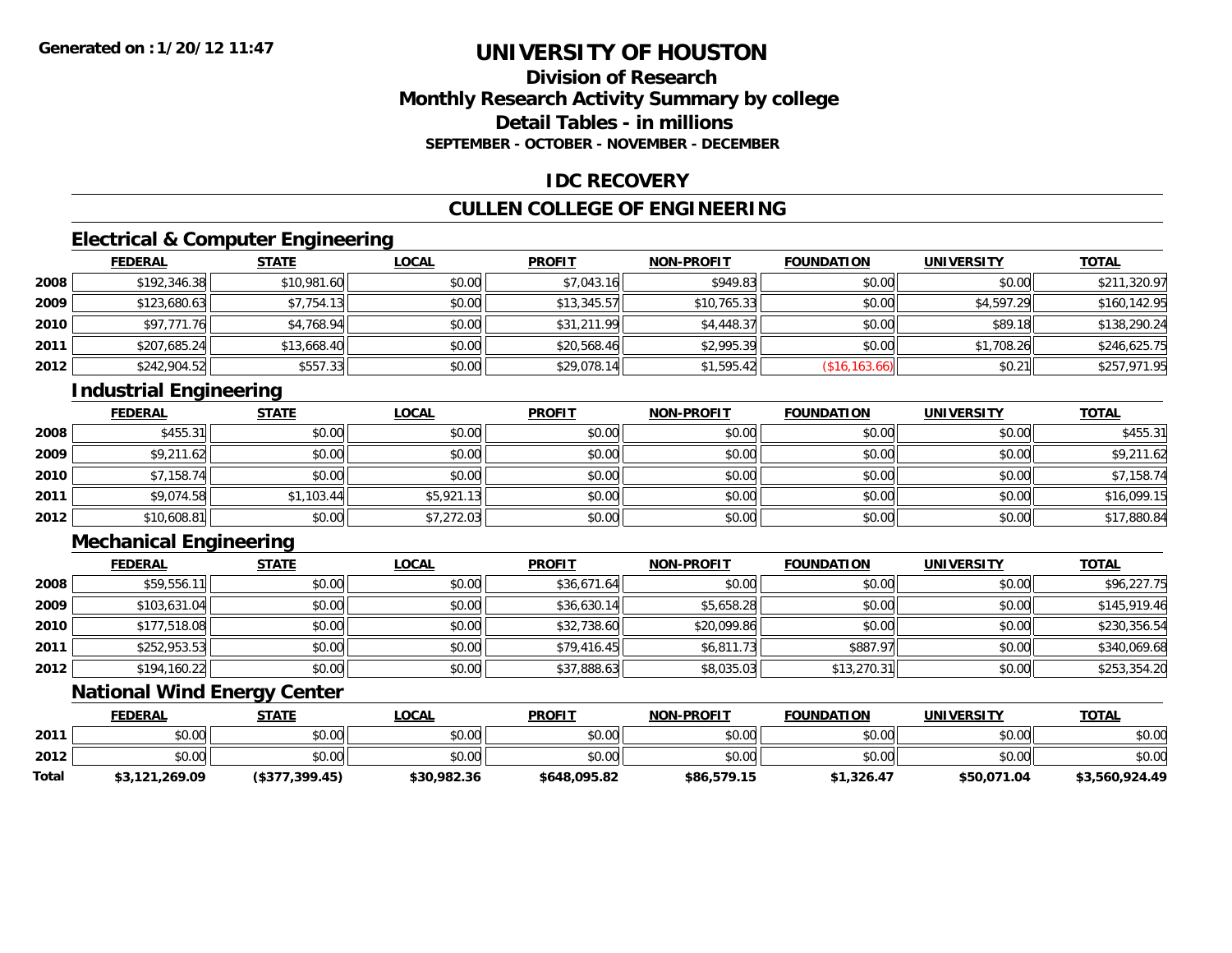## **Division of ResearchMonthly Research Activity Summary by college Detail Tables - in millionsSEPTEMBER - OCTOBER - NOVEMBER - DECEMBER**

## **IDC RECOVERY**

### **DIVISION OF RESEARCH**

## **Center for Advanced Materials**

|      | <b>FEDERAL</b>                                            | <b>STATE</b> | <b>LOCAL</b> | <b>PROFIT</b> | <b>NON-PROFIT</b> | <b>FOUNDATION</b> | <b>UNIVERSITY</b> | <b>TOTAL</b> |
|------|-----------------------------------------------------------|--------------|--------------|---------------|-------------------|-------------------|-------------------|--------------|
| 2008 | \$0.00                                                    | \$0.00       | \$0.00       | \$0.00        | \$0.00            | \$0.00            | \$0.00            | \$0.00       |
| 2009 | \$0.00                                                    | \$0.00       | \$0.00       | \$0.00        | \$0.00            | \$0.00            | \$0.00            | \$0.00       |
| 2010 | \$0.00                                                    | \$0.00       | \$0.00       | \$0.00        | \$0.00            | \$0.00            | \$0.00            | \$0.00       |
| 2011 | \$0.00                                                    | \$0.00       | \$0.00       | \$0.00        | \$0.00            | \$0.00            | \$0.00            | \$0.00       |
|      | <b>Center for Biomedical &amp; Environmental Genomics</b> |              |              |               |                   |                   |                   |              |
|      | <b>FEDERAL</b>                                            | <b>STATE</b> | <b>LOCAL</b> | <b>PROFIT</b> | <b>NON-PROFIT</b> | <b>FOUNDATION</b> | <b>UNIVERSITY</b> | <b>TOTAL</b> |
| 2008 | \$0.00                                                    | \$0.00       | \$0.00       | \$0.00        | \$0.00            | \$0.00            | \$0.00            | \$0.00       |
| 2009 | \$0.00                                                    | \$0.00       | \$0.00       | \$0.00        | \$0.00            | \$0.00            | \$0.00            | \$0.00       |
| 2010 | \$0.00                                                    | \$0.00       | \$0.00       | \$0.00        | \$0.00            | \$0.00            | \$0.00            | \$0.00       |
| 2011 | \$0.00                                                    | \$0.00       | \$0.00       | \$0.00        | \$0.00            | \$0.00            | \$0.00            | \$0.00       |
| 2012 | \$0.00                                                    | \$0.00       | \$0.00       | \$0.00        | \$0.00            | \$0.00            | \$0.00            | \$0.00       |
|      | <b>Center for Industrial Partnerships</b>                 |              |              |               |                   |                   |                   |              |
|      | <b>FEDERAL</b>                                            | <b>STATE</b> | <b>LOCAL</b> | <b>PROFIT</b> | <b>NON-PROFIT</b> | <b>FOUNDATION</b> | <b>UNIVERSITY</b> | <b>TOTAL</b> |
| 2009 | \$0.00                                                    | \$0.00       | \$0.00       | \$1,689.77    | \$0.00            | \$0.00            | \$0.00            | \$1,689.77   |
|      | <b>Division of Research</b>                               |              |              |               |                   |                   |                   |              |
|      | <b>FEDERAL</b>                                            | <b>STATE</b> | <b>LOCAL</b> | <b>PROFIT</b> | <b>NON-PROFIT</b> | <b>FOUNDATION</b> | <b>UNIVERSITY</b> | <b>TOTAL</b> |
| 2010 | \$1,752.81                                                | \$0.00       | \$0.00       | \$0.00        | \$0.00            | \$0.00            | \$0.00            | \$1,752.81   |
| 2011 | (\$933.10)                                                | \$0.00       | \$0.00       | \$0.00        | \$0.00            | \$0.00            | \$0.00            | (\$933.10)   |
|      | <b>Institute for Molecular Design</b>                     |              |              |               |                   |                   |                   |              |
|      | <b>FEDERAL</b>                                            | <b>STATE</b> | <b>LOCAL</b> | <b>PROFIT</b> | <b>NON-PROFIT</b> | <b>FOUNDATION</b> | <b>UNIVERSITY</b> | <b>TOTAL</b> |
| 2009 | \$0.00                                                    | \$0.00       | \$0.00       | \$0.00        | \$0.00            | \$0.00            | \$0.00            | \$0.00       |
| 2010 | \$0.00                                                    | \$0.00       | \$0.00       | \$0.00        | \$0.00            | \$0.00            | \$0.00            | \$0.00       |
| 2011 | \$0.00                                                    | \$0.00       | \$0.00       | \$0.00        | \$0.00            | \$0.00            | \$0.00            | \$0.00       |
| 2012 | \$0.00                                                    | \$0.00       | \$0.00       | \$0.00        | \$0.00            | \$0.00            | \$0.00            | \$0.00       |
|      | <b>Research Information Center</b>                        |              |              |               |                   |                   |                   |              |
|      | <b>FEDERAL</b>                                            | <b>STATE</b> | <b>LOCAL</b> | <b>PROFIT</b> | <b>NON-PROFIT</b> | <b>FOUNDATION</b> | <b>UNIVERSITY</b> | <b>TOTAL</b> |
| 2008 | \$0.00                                                    | \$0.00       | \$0.00       | \$0.00        | \$0.00            | \$0.00            | \$0.00            | \$0.00       |
|      | <b>TcSAM</b>                                              |              |              |               |                   |                   |                   |              |
|      | <b>FEDERAL</b>                                            | <b>STATE</b> | <b>LOCAL</b> | <b>PROFIT</b> | <b>NON-PROFIT</b> | <b>FOUNDATION</b> | <b>UNIVERSITY</b> | <b>TOTAL</b> |
|      |                                                           |              |              |               |                   |                   |                   |              |

**2008**\$0.00 \$0.00 \$0.00 \$0.00 \$0.00 \$0.00 \$0.00 \$0.00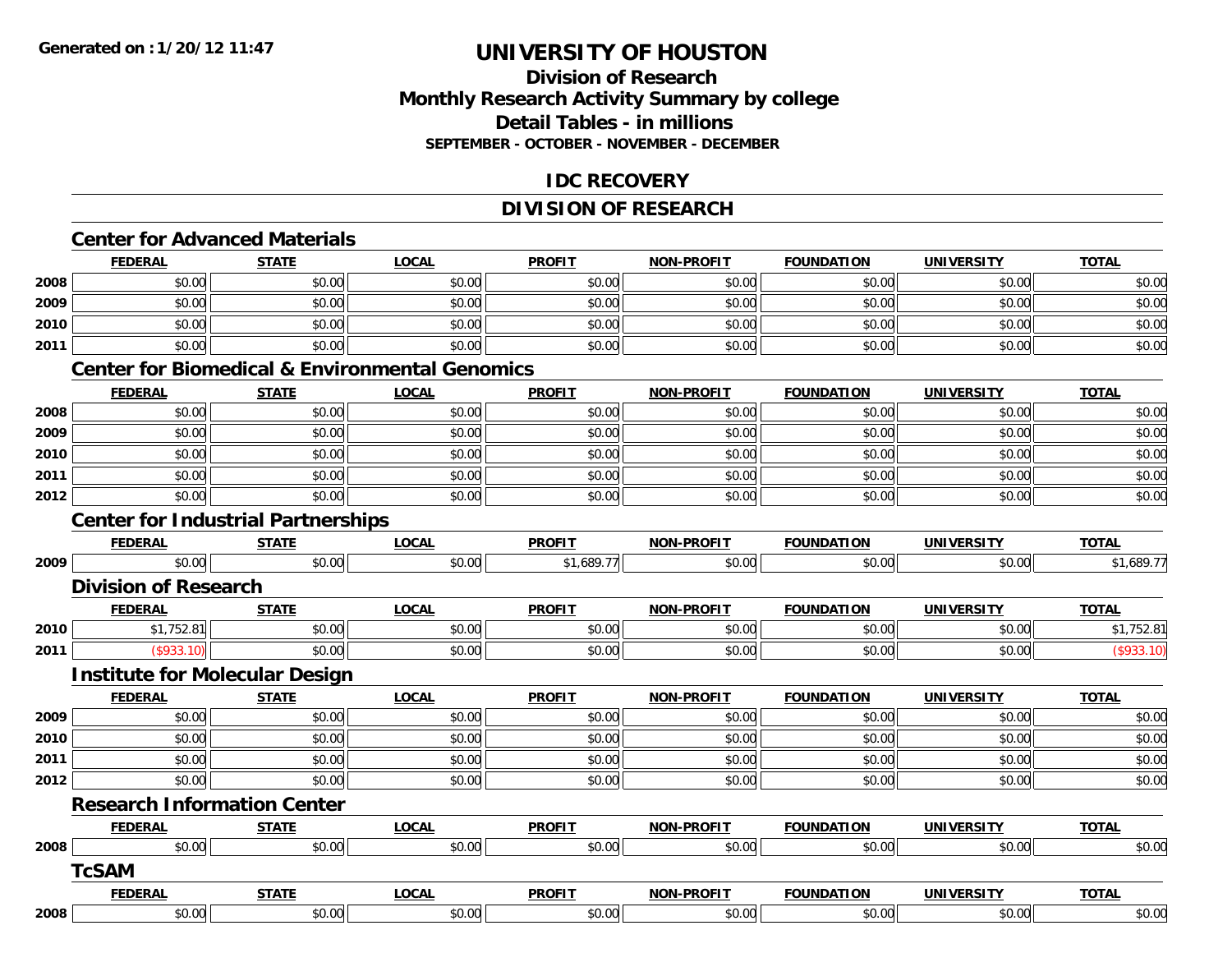#### **Division of Research Monthly Research Activity Summary by college Detail Tables - in millions SEPTEMBER - OCTOBER - NOVEMBER - DECEMBER**

#### **IDC RECOVERY**

## **DIVISION OF RESEARCH**

|              | <b>TcSAM</b>                             |              |              |               |                   |                   |                   |              |
|--------------|------------------------------------------|--------------|--------------|---------------|-------------------|-------------------|-------------------|--------------|
|              | <b>FEDERAL</b>                           | <b>STATE</b> | <b>LOCAL</b> | <b>PROFIT</b> | <b>NON-PROFIT</b> | <b>FOUNDATION</b> | <b>UNIVERSITY</b> | <b>TOTAL</b> |
| 2009         | \$0.00                                   | \$0.00       | \$0.00       | \$0.00        | \$0.00            | \$0.00            | \$0.00            | \$0.00       |
| 2010         | \$0.00                                   | \$0.00       | \$0.00       | \$0.00        | \$0.00            | \$0.00            | \$0.00            | \$0.00       |
| 2011         | \$0.00                                   | \$0.00       | \$0.00       | \$0.00        | \$0.00            | \$0.00            | \$0.00            | \$0.00       |
| 2012         | \$0.00                                   | \$0.00       | \$0.00       | \$0.00        | \$0.00            | \$0.00            | \$0.00            | \$0.00       |
|              | <b>TCSUH</b>                             |              |              |               |                   |                   |                   |              |
|              | <b>FEDERAL</b>                           | <b>STATE</b> | <b>LOCAL</b> | <b>PROFIT</b> | <b>NON-PROFIT</b> | <b>FOUNDATION</b> | <b>UNIVERSITY</b> | <b>TOTAL</b> |
| 2008         | \$2,253.78                               | \$0.00       | \$0.00       | (\$181.09)    | \$0.00            | \$0.00            | \$0.00            | \$2,072.69   |
| 2009         | (\$82.30)                                | \$0.00       | \$0.00       | \$0.00        | \$0.00            | \$0.00            | \$0.00            | (\$82.30)    |
| 2010         | \$3,352.38                               | \$0.00       | \$0.00       | \$7,726.97    | \$0.00            | \$0.00            | \$0.00            | \$11,079.35  |
| 2011         | \$8,117.41                               | \$0.00       | \$0.00       | \$7,707.17    | \$0.00            | \$0.00            | \$0.00            | \$15,824.57  |
| 2012         | \$18,283.96                              | \$836.00     | \$0.00       | \$11,613.34   | \$0.00            | \$0.00            | \$0.00            | \$30,733.30  |
|              | <b>Texas Learning/Computation Center</b> |              |              |               |                   |                   |                   |              |
|              | <b>FEDERAL</b>                           | <b>STATE</b> | <b>LOCAL</b> | <b>PROFIT</b> | <b>NON-PROFIT</b> | <b>FOUNDATION</b> | <b>UNIVERSITY</b> | <b>TOTAL</b> |
| 2011         | \$0.00                                   | \$0.00       | \$0.00       | \$0.00        | \$0.00            | \$0.00            | \$0.00            | \$0.00       |
| 2012         | \$0.00                                   | \$0.00       | \$0.00       | \$0.00        | \$0.00            | \$0.00            | \$0.00            | \$0.00       |
|              | <b>TIMES</b>                             |              |              |               |                   |                   |                   |              |
|              | <b>FEDERAL</b>                           | <b>STATE</b> | <b>LOCAL</b> | <b>PROFIT</b> | <b>NON-PROFIT</b> | <b>FOUNDATION</b> | <b>UNIVERSITY</b> | <b>TOTAL</b> |
| 2008         | \$0.00                                   | \$0.00       | \$0.00       | \$0.00        | \$0.00            | \$0.00            | \$0.00            | \$0.00       |
| 2009         | \$0.00                                   | \$0.00       | \$0.00       | \$0.00        | \$0.00            | \$0.00            | \$0.00            | \$0.00       |
| 2010         | \$0.00                                   | \$0.00       | \$0.00       | \$0.00        | \$0.00            | \$0.00            | \$0.00            | \$0.00       |
| 2011         | \$0.00                                   | \$0.00       | \$0.00       | \$0.00        | \$0.00            | \$0.00            | \$0.00            | \$0.00       |
| 2012         | \$13,509.10                              | \$0.00       | \$0.00       | \$0.00        | \$0.00            | \$0.00            | \$0.00            | \$13,509.10  |
| <b>Total</b> | \$46,254.03                              | \$836.00     | \$0.00       | \$28,556.15   | \$0.00            | \$0.00            | \$0.00            | \$75,646.18  |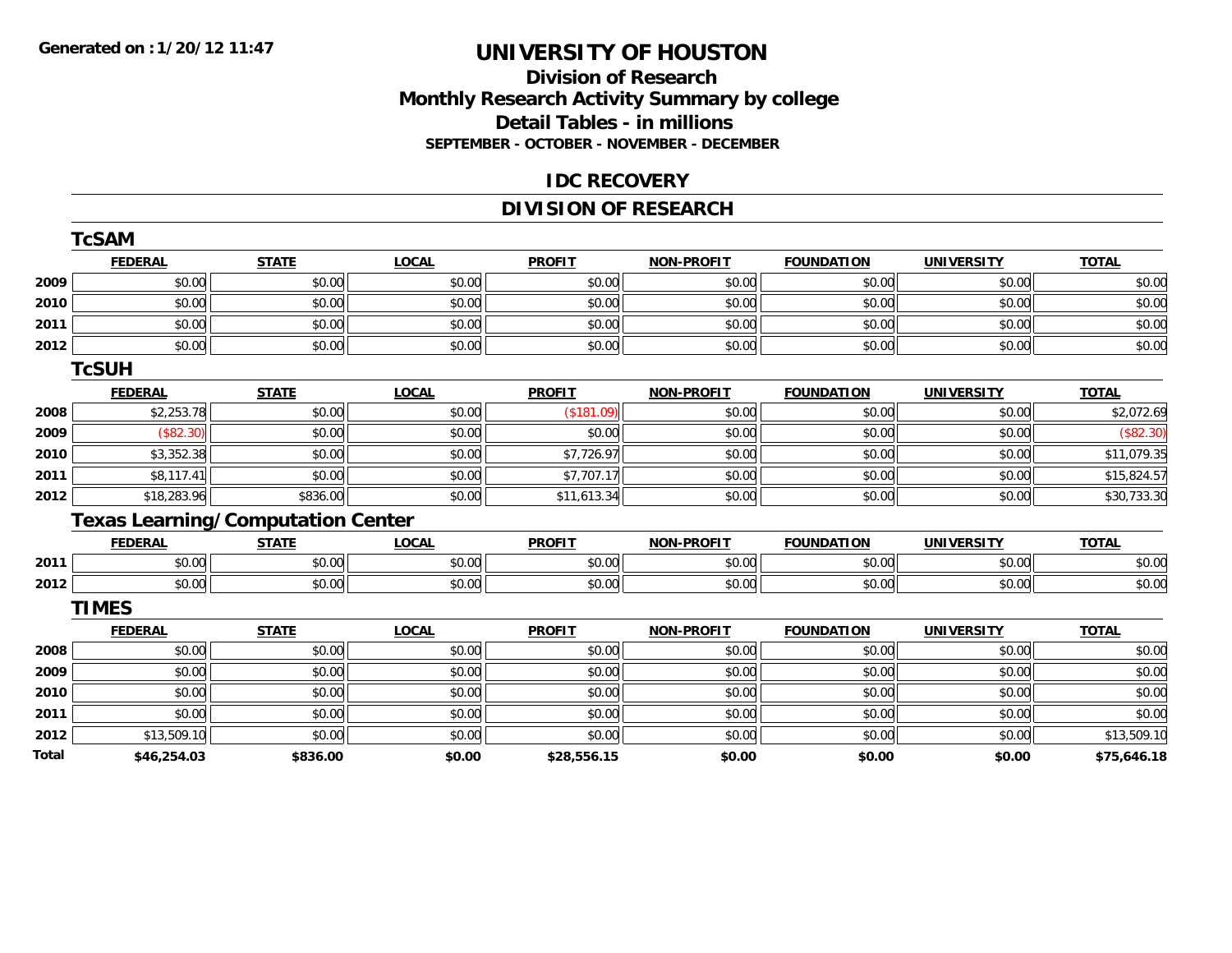## **Division of ResearchMonthly Research Activity Summary by college Detail Tables - in millionsSEPTEMBER - OCTOBER - NOVEMBER - DECEMBER**

## **IDC RECOVERY**

## **GRADUATE COLLEGE OF SOCIAL WORK**

## **Child & Family for Innovative Research**

|      | <b>FEDERAL</b> | <b>STATE</b> | <b>LOCAL</b> | <b>PROFIT</b> | <b>NON-PROFIT</b> | <b>FOUNDATION</b> | <b>UNIVERSITY</b> | <b>TOTAL</b> |
|------|----------------|--------------|--------------|---------------|-------------------|-------------------|-------------------|--------------|
| 2009 | \$0.00         | \$0.00       | \$0.00       | \$0.00        | \$0.00            | \$0.00            | \$0.00            | \$0.00       |
| 2010 | \$0.00         | \$0.00       | \$0.00       | \$0.00        | \$0.00            | \$0.00            | \$0.00            | \$0.00       |
| 2011 | \$0.00         | \$0.00       | \$0.00       | \$0.00        | \$0.00            | \$0.00            | \$0.00            | \$0.00       |
| 2012 | \$0.00         | \$0.00       | \$0.00       | \$0.00        | \$0.00            | \$0.00            | \$0.00            | \$0.00       |

#### **Community Projects - Social Work**

|      | <b>FEDERAL</b> | <b>STATE</b> | <b>LOCAL</b> | <b>PROFIT</b> | <b>NON-PROFIT</b> | <b>FOUNDATION</b> | <b>UNIVERSITY</b> | <u>TOTAL</u> |
|------|----------------|--------------|--------------|---------------|-------------------|-------------------|-------------------|--------------|
| 2008 | \$4,113.79     | \$0.00       | \$0.00       | \$0.00        | \$407.44          | \$0.00            | \$0.00            | \$4,521.23   |
| 2009 | \$4,386.21     | \$0.00       | \$0.00       | \$0.00        | \$533.29          | \$0.00            | \$0.00            | \$4,919.50   |
| 2010 | \$0.00         | \$0.00       | \$0.00       | \$0.00        | \$0.00            | \$0.00            | \$0.00            | \$0.00       |
| 2011 | \$0.00         | \$0.00       | \$0.00       | \$0.00        | \$0.00            | \$0.00            | \$0.00            | \$0.00       |
| 2012 | \$11.21        | \$0.00       | \$0.00       | \$0.00        | \$0.00            | \$0.00            | \$0.00            | \$11.21      |

### **Dean, Social Work**

|      | <b>FEDERAL</b> | <b>STATE</b> | <b>LOCAL</b> | <b>PROFIT</b> | <b>NON-PROFIT</b> | <b>FOUNDATION</b> | <b>UNIVERSITY</b> | <b>TOTAL</b> |
|------|----------------|--------------|--------------|---------------|-------------------|-------------------|-------------------|--------------|
| 2008 | \$58,060.49    | \$3,439.36   | \$0.00       | \$0.00        | \$534.31          | \$0.00            | \$0.00            | \$62,034.16  |
| 2009 | \$92,806.38    | \$17,582.32  | \$0.00       | \$0.00        | \$622.92          | \$0.00            | \$0.00            | \$111,011.62 |
| 2010 | \$143,466.70   | \$4,286.11   | \$0.00       | \$0.00        | \$0.00            | \$74.53           | \$0.00            | \$147,827.34 |
| 2011 | \$135,033.08   | \$1,041.98   | \$0.00       | \$0.00        | \$0.00            | \$98.28           | \$0.00            | \$136,173.33 |
| 2012 | \$82,975.72    | \$0.00       | \$0.00       | \$2,962.59    | \$0.00            | \$0.00            | \$0.00            | \$85,938.31  |

## **Drug and Social Policy Research**

|              | <b>FEDERAL</b> | <b>STATE</b> | LOCAL  | <b>PROFIT</b> | <b>NON-PROFIT</b> | <b>FOUNDATION</b> | <b>UNIVERSITY</b> | <b>TOTAL</b> |
|--------------|----------------|--------------|--------|---------------|-------------------|-------------------|-------------------|--------------|
| 2010         | \$0.00         | \$0.00       | \$0.00 | \$0.00        | \$0.00            | \$0.00            | \$0.00            | \$0.00       |
| 2011         | \$0.00         | \$0.00       | \$0.00 | \$0.00        | \$0.00            | \$0.00            | \$0.00            | \$0.00       |
| 2012         | \$0.00         | \$0.00       | \$0.00 | \$0.00        | \$0.00            | \$0.00            | \$0.00            | \$0.00       |
| <b>Total</b> | \$520,853.58   | \$26,349.77  | \$0.00 | \$2,962.59    | \$2,097.96        | \$172.81          | \$0.00            | \$552,436.71 |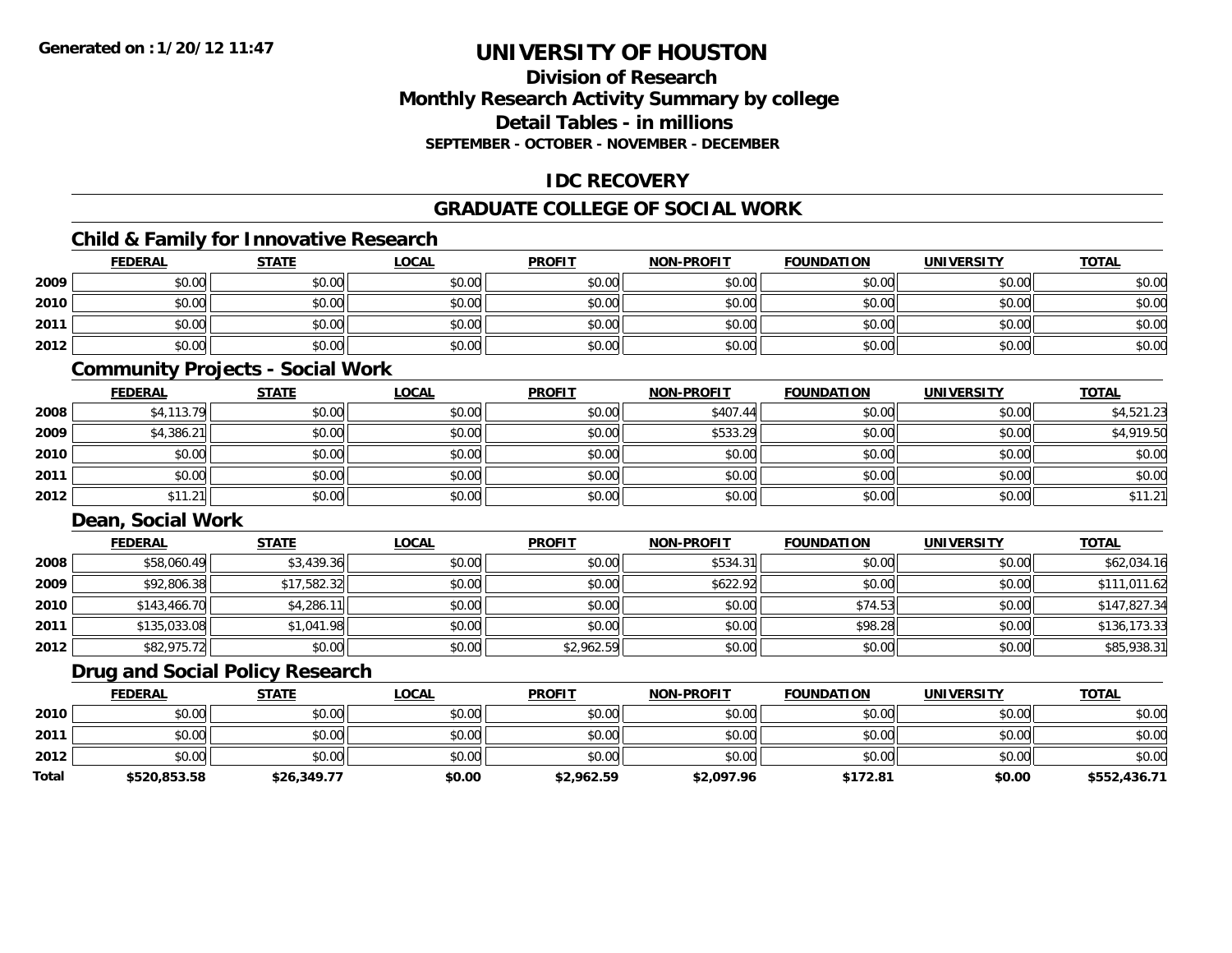## **Division of ResearchMonthly Research Activity Summary by college Detail Tables - in millions SEPTEMBER - OCTOBER - NOVEMBER - DECEMBER**

## **IDC RECOVERY**

## **HILTON COLLEGE OF HOTEL AND RESTAURANT MANAGEMENT**

## **Hotel and Restaurant Management**

|              | <b>FEDERAL</b> | <b>STATE</b> | <b>LOCAL</b> | <b>PROFIT</b> | <b>NON-PROFIT</b> | <b>FOUNDATION</b> | <b>UNIVERSITY</b> | <b>TOTAL</b> |
|--------------|----------------|--------------|--------------|---------------|-------------------|-------------------|-------------------|--------------|
| 2008         | \$0.00         | \$360.60     | \$0.00       | \$0.00        | \$0.00            | \$0.00            | \$0.00            | \$360.60     |
| 2011         | \$463.52       | \$0.00       | \$0.00       | \$0.00        | \$177.55          | \$0.00            | \$0.00            | \$641.07     |
| 2012         | \$2,188.36     | \$0.00       | \$0.00       | \$8.59        | \$1,872.04        | \$0.00            | \$0.00            | \$4,068.99   |
| <b>Total</b> | \$2,651.88     | \$360.60     | \$0.00       | \$8.59        | \$2,049.59        | \$0.00            | \$0.00            | \$5,070.66   |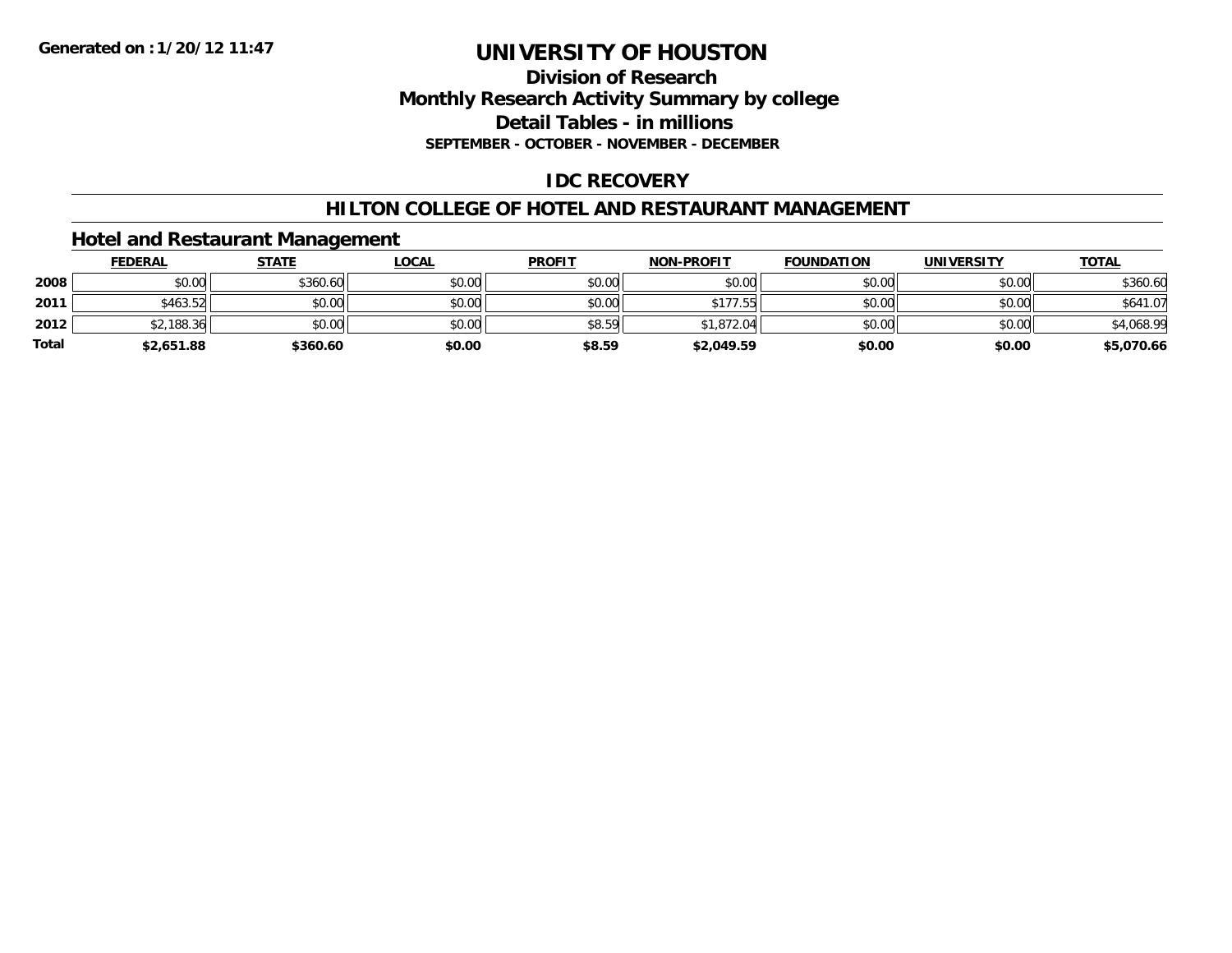## **Division of ResearchMonthly Research Activity Summary by college Detail Tables - in millions SEPTEMBER - OCTOBER - NOVEMBER - DECEMBER**

### **IDC RECOVERY**

#### **HONORS COLLEGE**

#### **Houston Teachers Institute**

|       | <b>FEDERAL</b> | <b>STATE</b> | LOCAL  | <b>PROFIT</b> | <b>NON-PROFIT</b> | <b>FOUNDATION</b> | <b>UNIVERSITY</b> | <u>TOTAL</u>          |
|-------|----------------|--------------|--------|---------------|-------------------|-------------------|-------------------|-----------------------|
| 2010  | 3,464.29 د     | \$0.00       | \$0.00 | \$0.00        | \$0.00            | \$0.00            | \$0.00            | ,464.29<br>ሖ へ<br>υυ, |
| 2012  | 470 QF         | \$0.00       | \$0.00 | \$0.00        | .639<br>¢1        | \$0.00            | \$0.00            | 119.08<br>DJ.         |
| Total | \$6,944.24     | \$0.00       | \$0.00 | \$0.00        | \$1,639.14        | \$0.00            | \$0.00            | \$8,583.37            |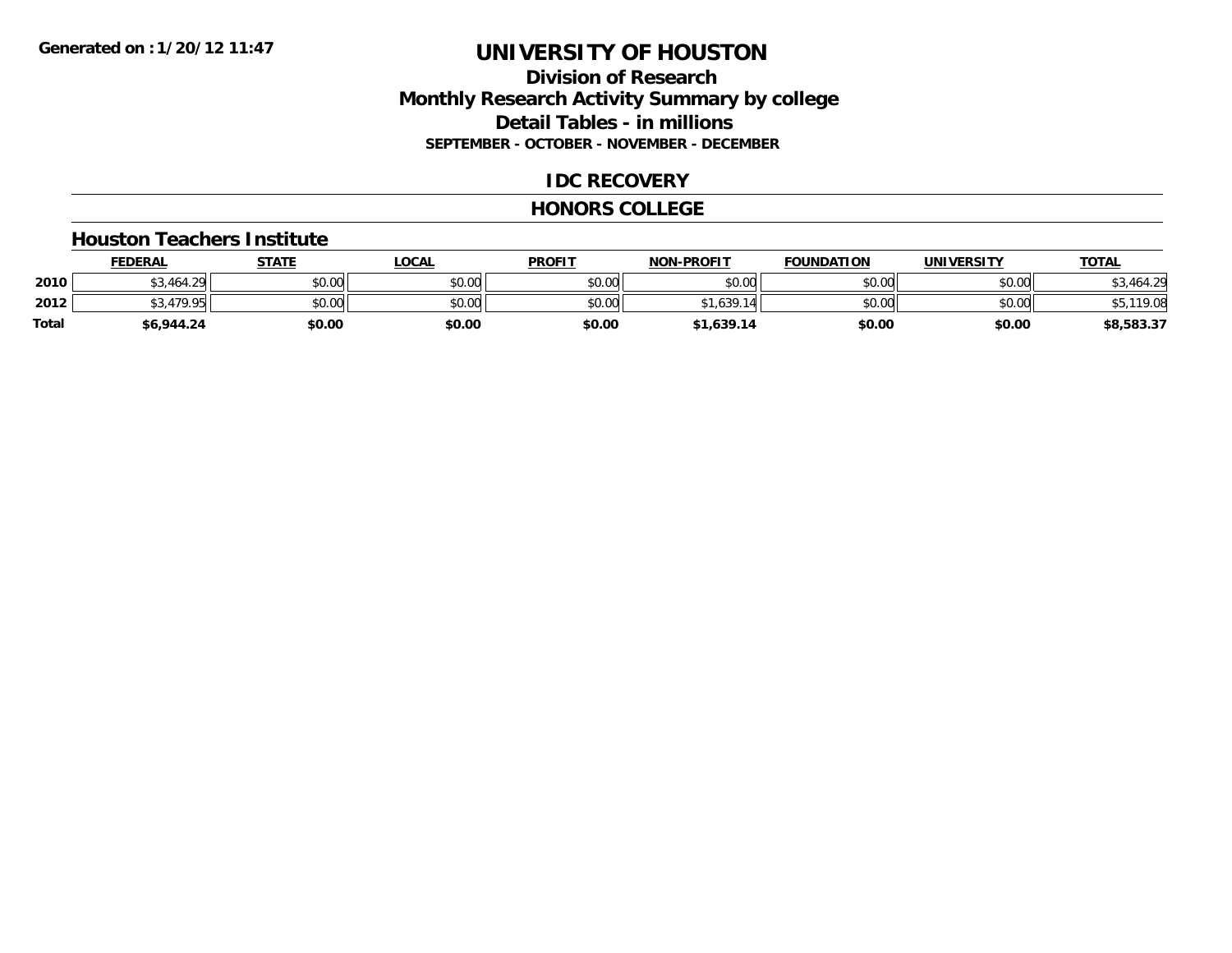## **Division of ResearchMonthly Research Activity Summary by college Detail Tables - in millions SEPTEMBER - OCTOBER - NOVEMBER - DECEMBER**

#### **IDC RECOVERY**

#### **LIBRARY**

## **Administration, Library**

|       | <b>FEDERAL</b> | <u>STATE</u> | <u>LOCAL</u> | <b>PROFIT</b> | <b>NON-PROFIT</b> | <b>FOUNDATION</b> | <b>UNIVERSITY</b> | <u>TOTAL</u> |
|-------|----------------|--------------|--------------|---------------|-------------------|-------------------|-------------------|--------------|
| 2009  | \$4,021.35     | \$0.00       | \$0.00       | \$0.00        | \$0.00            | \$0.00            | \$0.00            | \$4,021.35   |
| 2010  | \$2,725.60     | \$0.00       | \$0.00       | \$0.00        | \$0.00            | \$0.00            | \$0.00            | \$2,725.60   |
| 2011  | \$718.08       | \$0.00       | \$0.00       | \$0.00        | \$0.00            | \$0.00            | \$0.00            | \$718.08     |
| Total | \$7,465.03     | \$0.00       | \$0.00       | \$0.00        | \$0.00            | \$0.00            | \$0.00            | \$7,465.03   |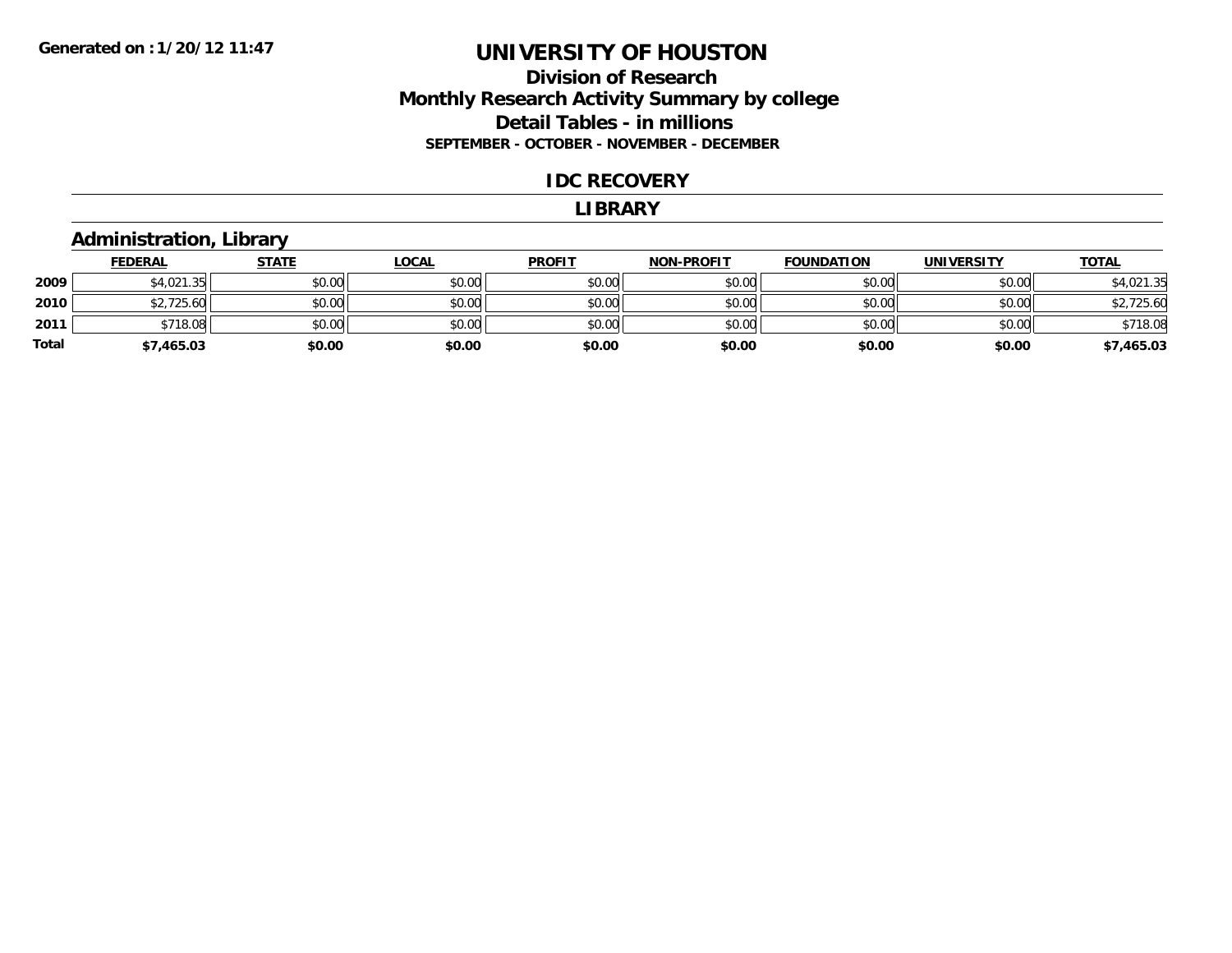## **Division of ResearchMonthly Research Activity Summary by college Detail Tables - in millionsSEPTEMBER - OCTOBER - NOVEMBER - DECEMBER**

## **IDC RECOVERY**

## **SENIOR V.P. FOR ACADEMIC AFFAIRS AND PROVOST**

# **Continuing Education**

|      | <b>FEDERAL</b>                          | <b>STATE</b> | <b>LOCAL</b> | <b>PROFIT</b> | <b>NON-PROFIT</b> | <b>FOUNDATION</b> | <b>UNIVERSITY</b> | <b>TOTAL</b> |
|------|-----------------------------------------|--------------|--------------|---------------|-------------------|-------------------|-------------------|--------------|
| 2011 | \$0.00                                  | \$79.12      | \$0.00       | \$0.00        | \$0.00            | \$0.00            | \$0.00            | \$79.12      |
|      | <b>Learning and Assessment Services</b> |              |              |               |                   |                   |                   |              |
|      | <b>FEDERAL</b>                          | <b>STATE</b> | <b>LOCAL</b> | <b>PROFIT</b> | <b>NON-PROFIT</b> | <b>FOUNDATION</b> | <b>UNIVERSITY</b> | <b>TOTAL</b> |
| 2008 | \$4,633.99                              | \$1,890.45   | \$0.00       | \$0.00        | \$0.00            | \$0.00            | \$0.00            | \$6,524.44   |
| 2009 | \$6,740.21                              | \$1,279.78   | \$0.00       | \$0.00        | \$0.00            | \$0.00            | \$0.00            | \$8,019.99   |
| 2010 | \$8,260.37                              | \$2,196.92   | \$0.00       | \$0.00        | \$0.00            | \$0.00            | \$0.00            | \$10,457.29  |
| 2011 | \$7,886.27                              | \$3,032.81   | \$0.00       | \$0.00        | (\$102.24)        | \$0.00            | \$0.00            | \$10,816.84  |
| 2012 | \$7,328.16                              | (\$121.33)   | \$0.00       | \$0.00        | \$0.00            | \$0.00            | \$0.00            | \$7,206.83   |
|      | <b>Learning Support Services</b>        |              |              |               |                   |                   |                   |              |
|      | <b>FEDERAL</b>                          | <b>STATE</b> | <b>LOCAL</b> | <b>PROFIT</b> | <b>NON-PROFIT</b> | <b>FOUNDATION</b> | <b>UNIVERSITY</b> | <b>TOTAL</b> |
| 2009 | \$2,156.73                              | \$0.00       | \$0.00       | \$0.00        | \$0.00            | \$0.00            | \$0.00            | \$2,156.73   |
| 2010 | \$6,332.42                              | \$0.00       | \$0.00       | \$0.00        | \$0.00            | \$0.00            | \$0.00            | \$6,332.42   |

## **Senior V.P. for Academic Affairs and Provost**

|       | EEDEDAL<br>LNA                            | CTATE          | <b>OCA</b>    | <b>PROFIT</b>                                   | <b>A-PROFIT</b><br>NON | FTAN<br>־^יוווויה. | UNI           | TOTA             |
|-------|-------------------------------------------|----------------|---------------|-------------------------------------------------|------------------------|--------------------|---------------|------------------|
| 2009  |                                           | ልስ ስስ<br>JU.UU | 0000<br>JU.UL | $\mathsf{A}\cap\mathsf{A}\cap\mathsf{A}$<br>JU. | $\sim$ $\sim$<br>יש.ט  | 0000<br>טט.טט      | 0000<br>JU.UU |                  |
| Total | 543.302.69<br>$\rightarrow$ $\rightarrow$ |                | \$0.00        | \$0.00                                          | ЭA<br>.                | \$0.00             | \$0.00        | EEO JA<br>.38.20 |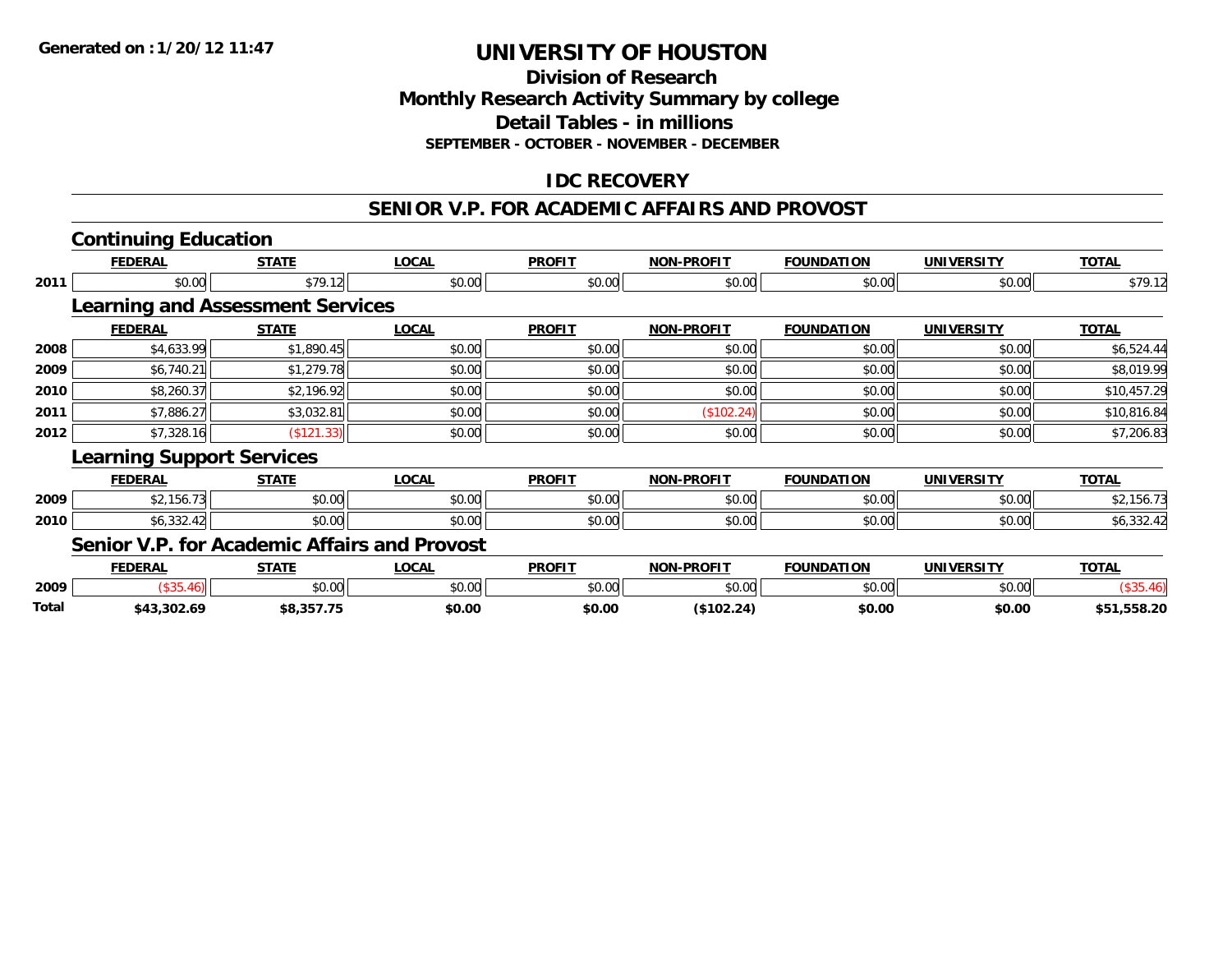**Total**

# **UNIVERSITY OF HOUSTON**

## **Division of ResearchMonthly Research Activity Summary by college Detail Tables - in millions SEPTEMBER - OCTOBER - NOVEMBER - DECEMBER**

#### **IDC RECOVERY**

#### **UH LAW CENTER**

|      | Dean, Law      |              |              |               |                   |                   |                   |               |
|------|----------------|--------------|--------------|---------------|-------------------|-------------------|-------------------|---------------|
|      | <b>FEDERAL</b> | <b>STATE</b> | <b>LOCAL</b> | <b>PROFIT</b> | <b>NON-PROFIT</b> | <b>FOUNDATION</b> | <b>UNIVERSITY</b> | <b>TOTAL</b>  |
| 2009 | \$1,063.76     | \$0.00       | \$0.00       | \$0.00        | \$0.00            | \$0.00            | \$0.00            | \$1,063.76    |
| 2010 | \$27,879.00    | \$0.00       | \$0.00       | \$0.00        | \$0.00            | \$0.00            | \$0.00            | \$27,879.00   |
| 2011 | \$3,984.07     | \$0.00       | \$0.00       | \$0.00        | \$0.00            | \$0.00            | \$0.00            | \$3,984.07    |
| 2012 | (\$69,839.87)  | \$0.00       | \$0.00       | \$0.00        | \$0.00            | \$0.00            | \$0.00            | (\$69,839.87) |
|      | <b>Law-UH</b>  |              |              |               |                   |                   |                   |               |
|      | <b>FEDERAL</b> | <b>STATE</b> | <b>LOCAL</b> | <b>PROFIT</b> | <b>NON-PROFIT</b> | <b>FOUNDATION</b> | <b>UNIVERSITY</b> | <b>TOTAL</b>  |
| 2009 | \$13,824.26    | \$0.00       | \$0.00       | \$0.00        | \$0.00            | \$0.00            | \$0.00            | \$13,824.26   |
| 2010 | \$2,668.04     | \$0.00       | \$0.00       | \$0.00        | \$0.00            | \$0.00            | \$0.00            | \$2,668.04    |
| 2011 | \$4,537.99     | \$2,755.67   | \$0.00       | \$0.00        | \$0.00            | \$2,407.25        | \$0.00            | \$9,700.91    |
| 2012 | \$1,212.50     | \$0.00       | \$0.00       | \$0.00        | \$0.00            | \$1,541.22        | \$0.00            | \$2,753.72    |

**(\$14,670.25) \$2,755.67 \$0.00 \$0.00 \$0.00 \$3,948.47 \$0.00 (\$7,966.11)**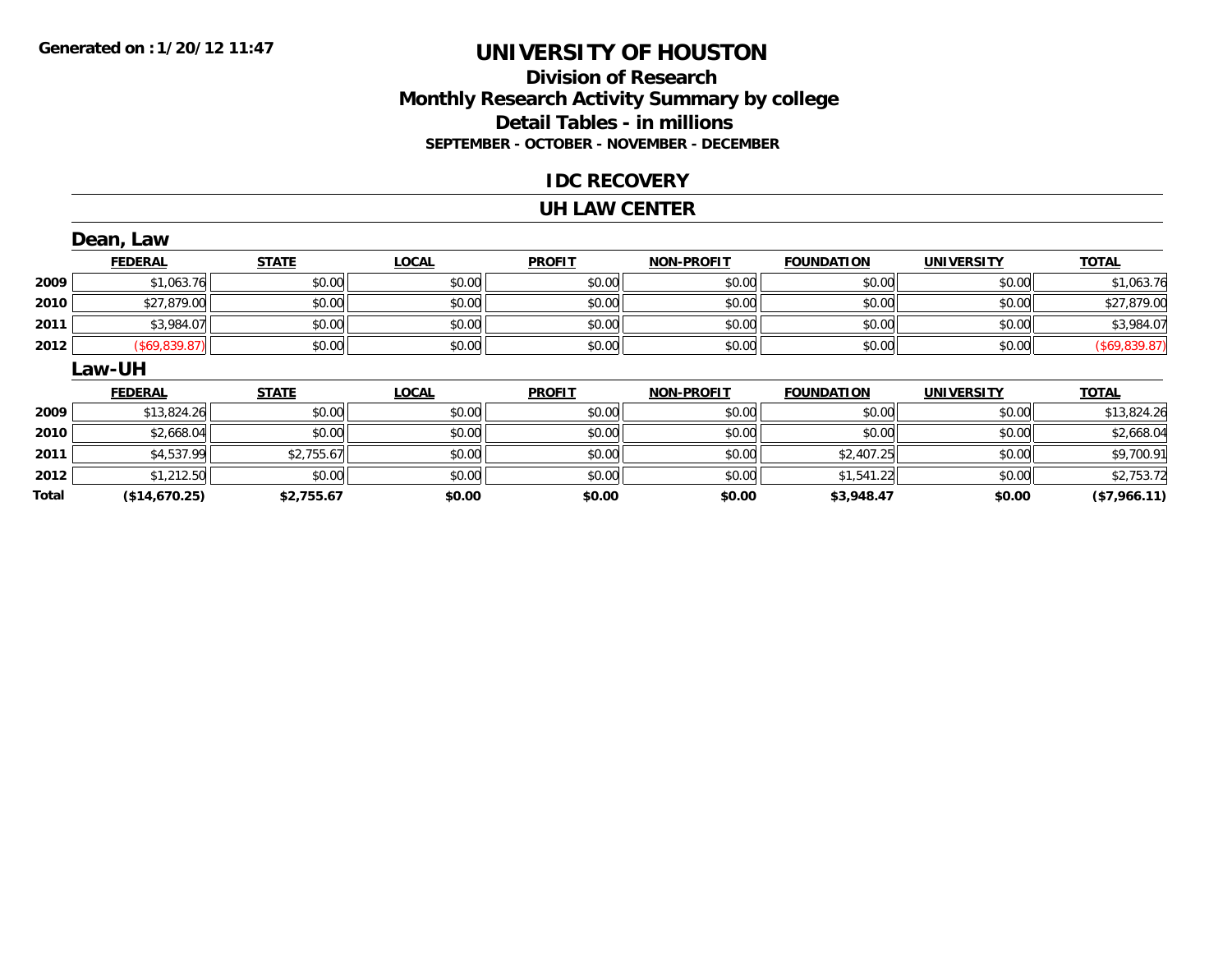### **Division of Research Monthly Research Activity Summary by college Detail Tables - in millions SEPTEMBER - OCTOBER - NOVEMBER - DECEMBER**

#### **IDC RECOVERY**

#### **UH SYSTEM**

|       | <b>KUHT-TV</b>       |              |              |               |                   |                   |                   |               |  |  |  |  |
|-------|----------------------|--------------|--------------|---------------|-------------------|-------------------|-------------------|---------------|--|--|--|--|
|       | <b>FEDERAL</b>       | <b>STATE</b> | <b>LOCAL</b> | <b>PROFIT</b> | <b>NON-PROFIT</b> | <b>FOUNDATION</b> | <b>UNIVERSITY</b> | <b>TOTAL</b>  |  |  |  |  |
| 2009  | $\sim$ $\sim$ $\sim$ | \$0.00       | \$0.00       | \$0.00        | \$0.00            | \$0.00            | \$0.00            | (\$35.46)     |  |  |  |  |
| 2010  | .,503.85             | \$0.00       | \$0.00       | \$0.00        | \$0.00            | \$0.00            | \$0.00            | \$2,503.85    |  |  |  |  |
| Total | ( \$2,539.31)        | \$0.00       | \$0.00       | \$0.00        | \$0.00            | \$0.00            | \$0.00            | ( \$2,539.31) |  |  |  |  |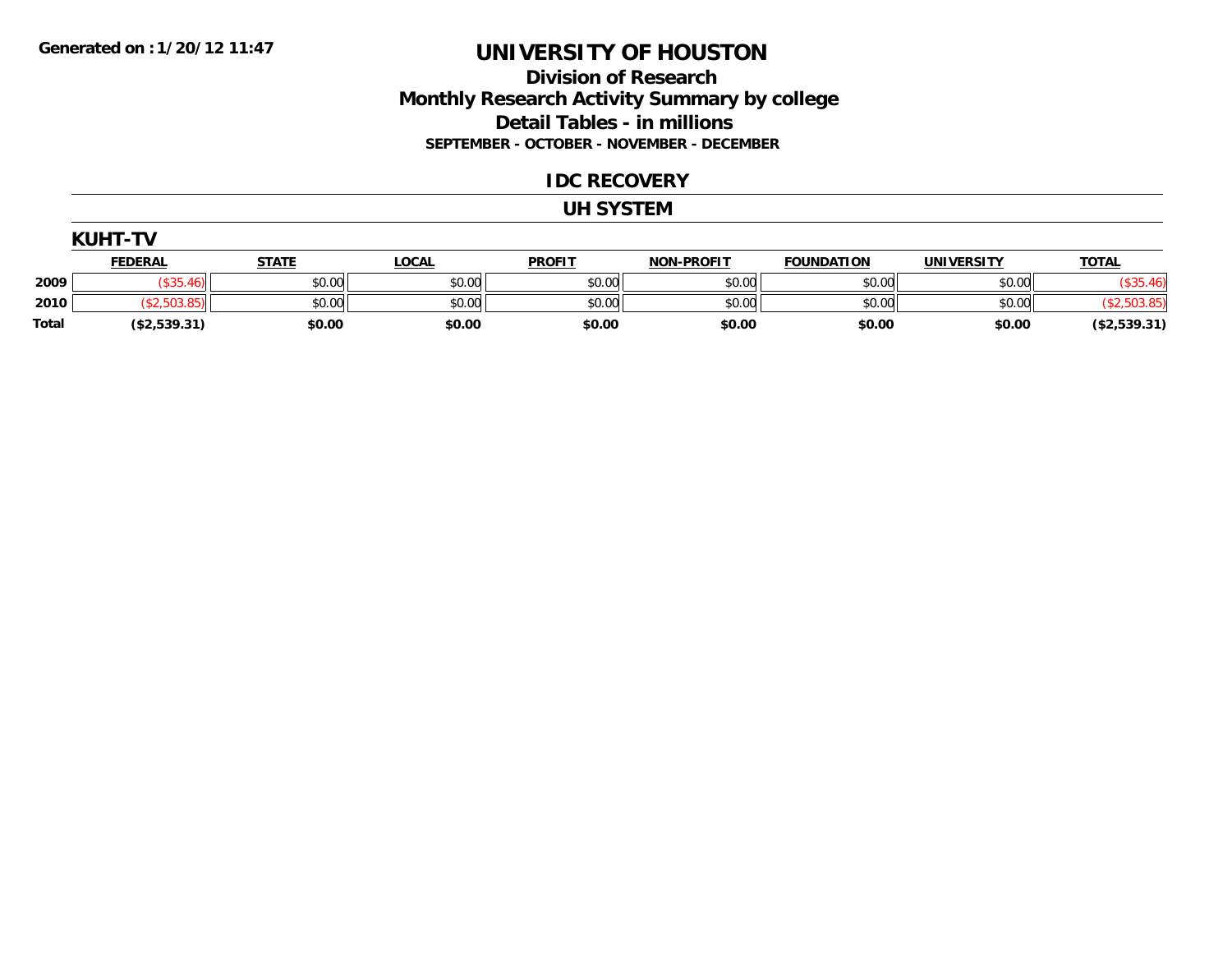## **Division of ResearchMonthly Research Activity Summary by college Detail Tables - in millions SEPTEMBER - OCTOBER - NOVEMBER - DECEMBER**

#### **IDC RECOVERY**

#### **UKNOWN COLLEGE**

## **Unknown Department**

|       | <b>FEDERAL</b> | <b>STATE</b> | <b>LOCAL</b> | <b>PROFIT</b> | <b>NON-PROFIT</b> | <b>FOUNDATION</b> | <b>UNIVERSITY</b> | <b>TOTAL</b> |
|-------|----------------|--------------|--------------|---------------|-------------------|-------------------|-------------------|--------------|
| 2008  | \$2,314.40     | \$0.00       | \$0.00       | \$0.00        | \$0.00            | \$0.00            | \$0.00            | \$2,314.40   |
| 2009  | \$1,975.39     | \$0.00       | \$0.00       | \$0.00        | \$0.00            | \$0.00            | \$0.00            | \$1,975.39   |
| 2010  | \$4,832.19     | \$0.00       | \$0.00       | \$0.00        | \$0.00            | \$0.00            | \$0.00            | \$4,832.19   |
| 2011  | \$12,038.77    | \$7,359.91   | \$0.00       | \$2,843.25    | \$0.00            | \$0.00            | \$0.00            | \$22,241.93  |
| 2012  | \$9,573.60     | \$0.00       | \$0.00       | \$0.00        | \$0.00            | \$0.00            | \$0.00            | \$9,573.60   |
| Total | \$30,734.35    | \$7,359.91   | \$0.00       | \$2,843.25    | \$0.00            | \$0.00            | \$0.00            | \$40,937.51  |